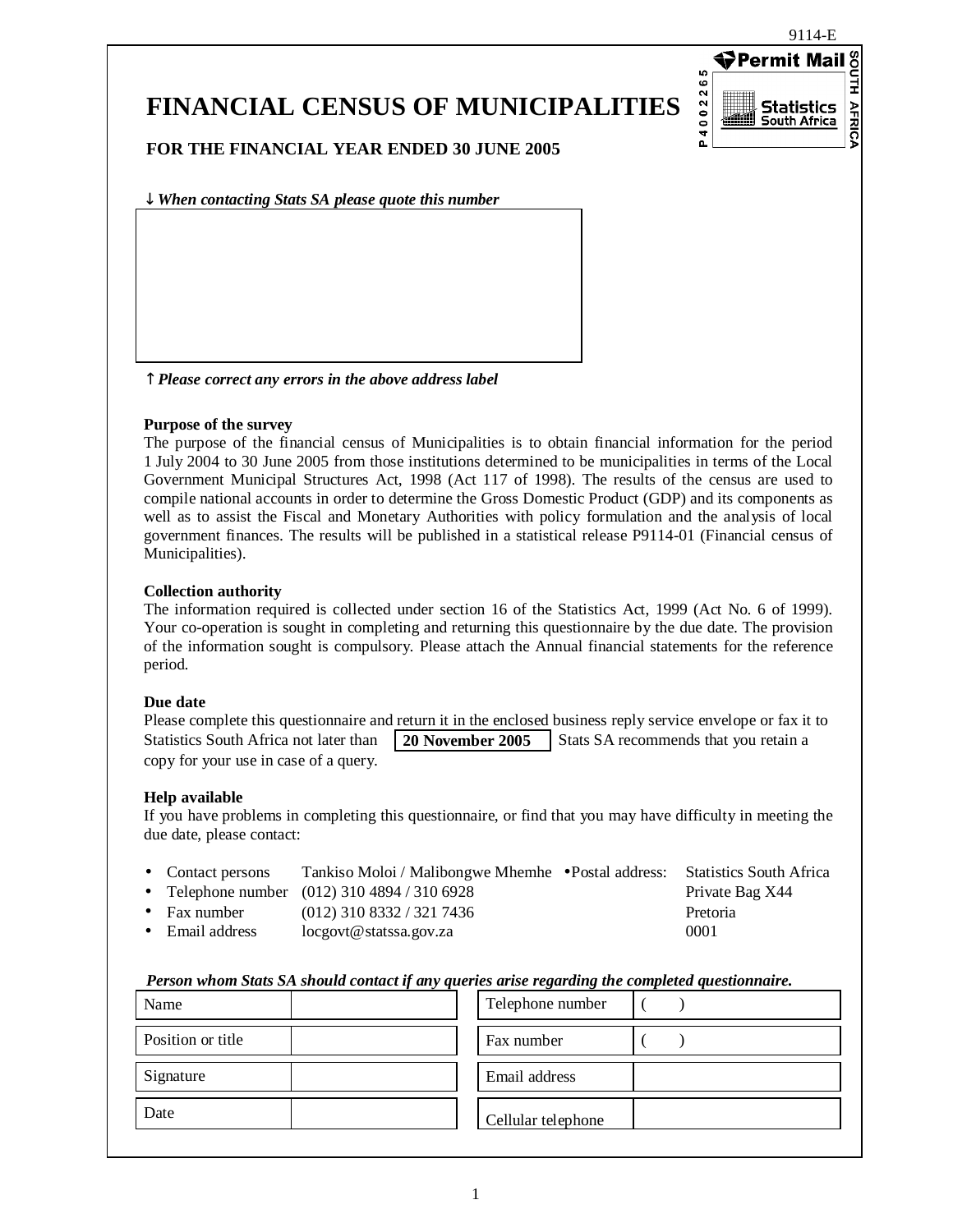#### *Please note*

*For this survey:*

• Local Government institutions consist of **local** and **district municipalities** as defined in terms of the –

- South African Constitution, 1996 (Act 108 of 1996);
- Local Government Transition Act, 1993 (Act 209 of 1993); and the
- Local Government Transition Act, Second Amendment Act, 1996 (Act 97 of 1996).
- Municipal Structures Act, 1998 (Act 117 of 1998)
- If separate accounts are kept for **Management and Local Affairs Committees**, they must be **included** as part of the local government institution.
- **District municipalities (including metropolitan municipalities)** must complete only those questions/items that are applicable to them.
- Indicate all monetary values **in rand thousands** (R'000). Where the values in your accounts are not expressed in thousands of rands, round them off to the nearest thousand rand.
- Infrastructure Finance Corporation (INCA)**.**

### **Part 1 – Consolidated balance sheet as at 30 June 2005**

#### *Exclude*

• Temporary **internal** advances.

#### **Liabilities**

#### **1. Marketable loan stock**

*Note*

- **Marketable bonds** are defined as fixed-income securities which are marketable through the Bond Exchange of South Africa or through direct negotiation and for which transfer registers are kept. These securities should be distinguished from other acknowledgements of debt, which may not be disposed of by the holders thereof, such as non-marketable paper issued against annuity and other loans.
- These stocks should be distinguished from **non-marketable debentures, which should be shown against questions 2.2; 3.1; 15; 18.1; and 20.**
- Any **discount** resulting from the issue of stock at less than par value **should be added** to the value of the new stock.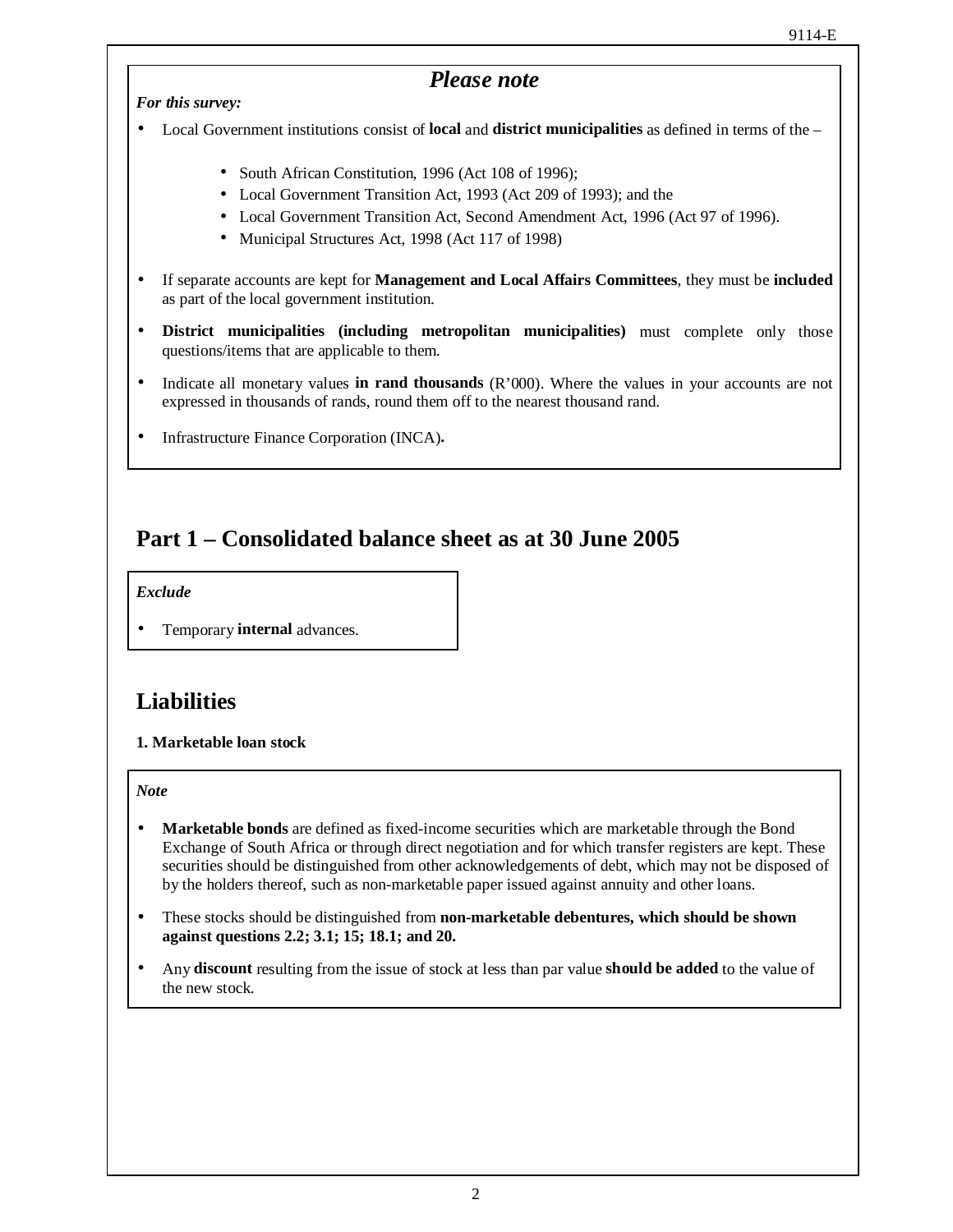| 1.2 Domestic issues held by<br><b>Note</b><br>Must correspond with question 14.1 (page 7).<br>$\bullet$<br>2. External long-term loans<br><b>Definition</b><br>External long-term loans are those loans with an outstanding maturity of one year and<br>longer.<br>2.1 Government housing loans to public welfare organizations and individuals | R'000<br>R'000<br>R'000 |
|-------------------------------------------------------------------------------------------------------------------------------------------------------------------------------------------------------------------------------------------------------------------------------------------------------------------------------------------------|-------------------------|
|                                                                                                                                                                                                                                                                                                                                                 |                         |
|                                                                                                                                                                                                                                                                                                                                                 |                         |
|                                                                                                                                                                                                                                                                                                                                                 |                         |
|                                                                                                                                                                                                                                                                                                                                                 |                         |
|                                                                                                                                                                                                                                                                                                                                                 |                         |
|                                                                                                                                                                                                                                                                                                                                                 |                         |
|                                                                                                                                                                                                                                                                                                                                                 |                         |
|                                                                                                                                                                                                                                                                                                                                                 |                         |
|                                                                                                                                                                                                                                                                                                                                                 |                         |
|                                                                                                                                                                                                                                                                                                                                                 |                         |
|                                                                                                                                                                                                                                                                                                                                                 |                         |
|                                                                                                                                                                                                                                                                                                                                                 |                         |
|                                                                                                                                                                                                                                                                                                                                                 |                         |
|                                                                                                                                                                                                                                                                                                                                                 |                         |
|                                                                                                                                                                                                                                                                                                                                                 | R'000                   |
|                                                                                                                                                                                                                                                                                                                                                 |                         |
|                                                                                                                                                                                                                                                                                                                                                 |                         |
| <b>Note</b><br>Must correspond with question 17 (page 8).                                                                                                                                                                                                                                                                                       |                         |
| <b>Include</b><br><b>Exclude</b>                                                                                                                                                                                                                                                                                                                |                         |
| Payments in advance and amounts in<br>Redemption fund investments.<br>arrears.                                                                                                                                                                                                                                                                  |                         |
| 2.2 Other long-term loans received from -                                                                                                                                                                                                                                                                                                       |                         |
| <b>Include</b>                                                                                                                                                                                                                                                                                                                                  |                         |
|                                                                                                                                                                                                                                                                                                                                                 |                         |
| All non-marketable debentures.                                                                                                                                                                                                                                                                                                                  |                         |
|                                                                                                                                                                                                                                                                                                                                                 | R'000                   |
|                                                                                                                                                                                                                                                                                                                                                 |                         |
| $\bullet$                                                                                                                                                                                                                                                                                                                                       |                         |
|                                                                                                                                                                                                                                                                                                                                                 |                         |
|                                                                                                                                                                                                                                                                                                                                                 | R'000                   |
| $\bullet$                                                                                                                                                                                                                                                                                                                                       | R'000                   |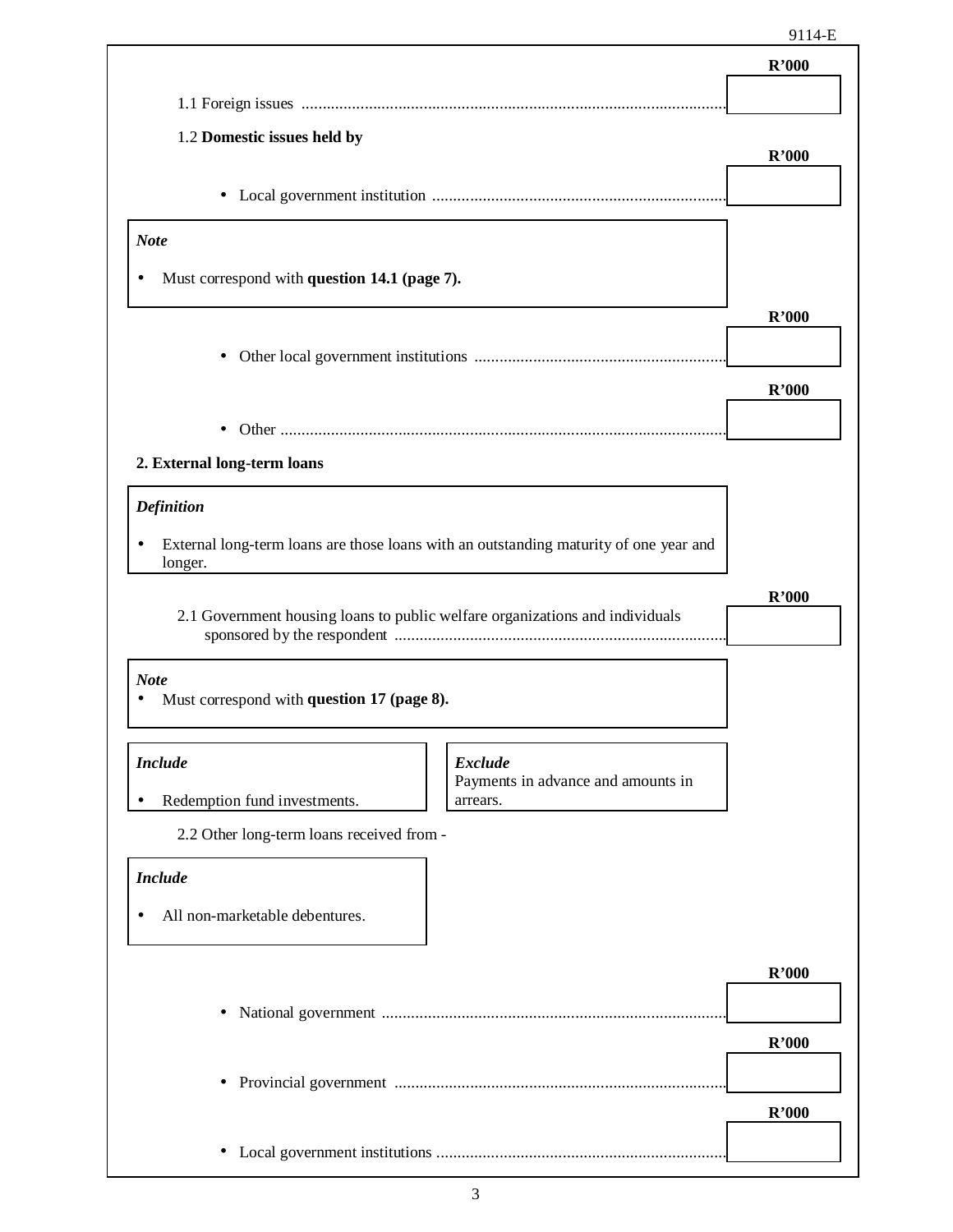|                                                                                                       | R'000 |
|-------------------------------------------------------------------------------------------------------|-------|
| ٠                                                                                                     |       |
|                                                                                                       | R'000 |
| $\bullet$                                                                                             |       |
|                                                                                                       | R'000 |
| $\bullet$                                                                                             | R'000 |
|                                                                                                       |       |
| $\bullet$                                                                                             | R'000 |
|                                                                                                       |       |
|                                                                                                       | R'000 |
| $\bullet$                                                                                             |       |
|                                                                                                       | R'000 |
| $\bullet$                                                                                             |       |
|                                                                                                       | R'000 |
| $\bullet$                                                                                             |       |
|                                                                                                       | R'000 |
| 2.3                                                                                                   |       |
| 3. External short-term loans and deposits                                                             |       |
| <b>Definition</b>                                                                                     |       |
| External short-term loans are those loans with an outstanding maturity of less than<br>٠<br>one year. |       |
| 3.1 External short-term loans from and deposits by                                                    |       |
|                                                                                                       | R'000 |
| $\bullet$                                                                                             |       |
|                                                                                                       | R'000 |
| ٠                                                                                                     |       |
|                                                                                                       | R'000 |
| $\bullet$                                                                                             | R'000 |
| ٠                                                                                                     |       |
|                                                                                                       |       |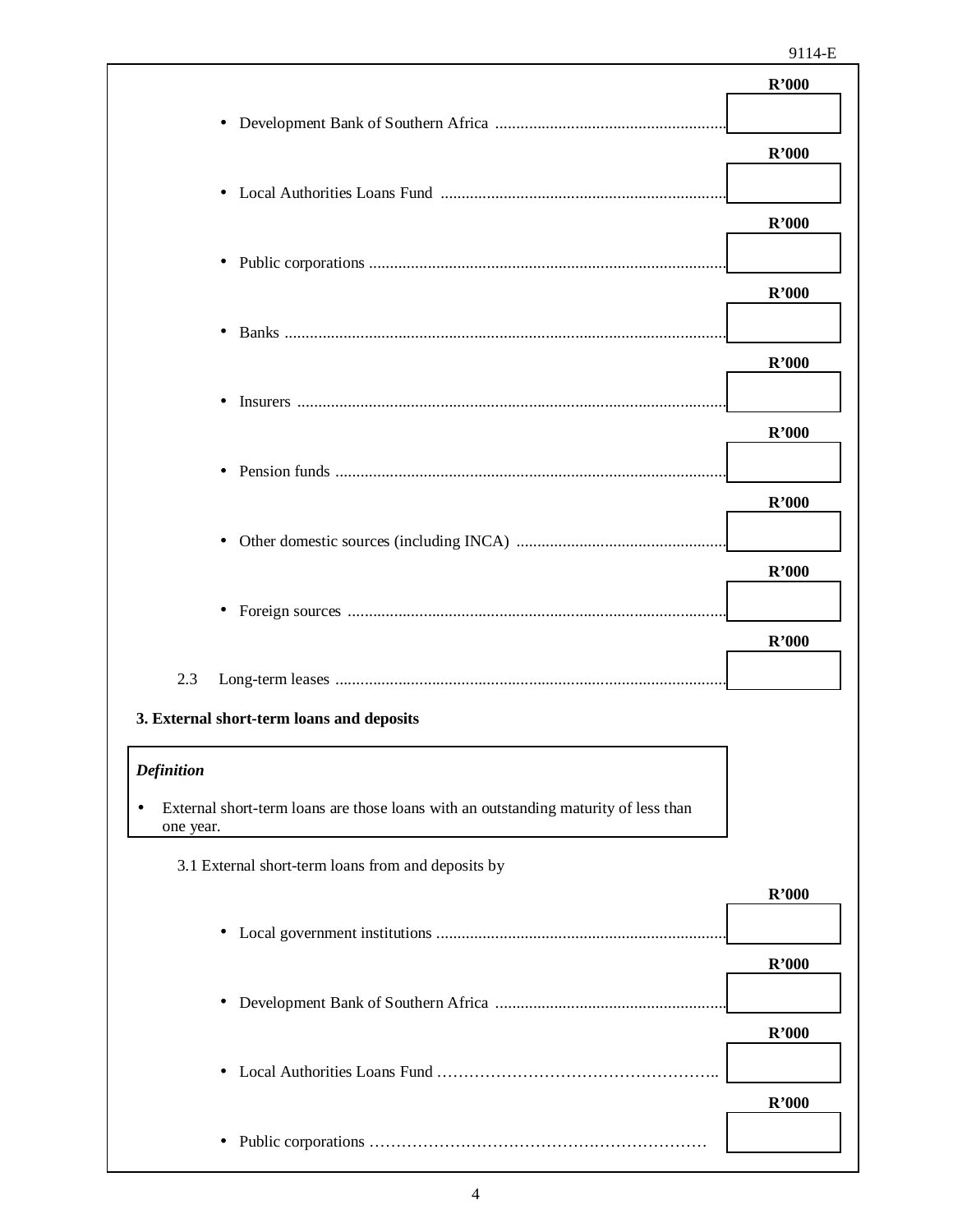| $\bullet$                                                       |       |
|-----------------------------------------------------------------|-------|
|                                                                 | R'000 |
|                                                                 |       |
|                                                                 | R'000 |
|                                                                 |       |
|                                                                 | R'000 |
|                                                                 |       |
|                                                                 |       |
|                                                                 | R'000 |
|                                                                 |       |
|                                                                 | R'000 |
|                                                                 |       |
| 5. Sundry creditors                                             |       |
|                                                                 |       |
| <b>Include</b>                                                  |       |
| Trade creditors.<br>٠<br>Deposits on electricity and water<br>٠ |       |
| accounts.                                                       |       |
| Payments in advance.<br>Other creditors.                        |       |
|                                                                 |       |
|                                                                 | R'000 |
|                                                                 |       |
|                                                                 | R'000 |
|                                                                 |       |
|                                                                 |       |
|                                                                 | R'000 |
|                                                                 |       |
|                                                                 | R'000 |
|                                                                 |       |
|                                                                 |       |
|                                                                 |       |
|                                                                 |       |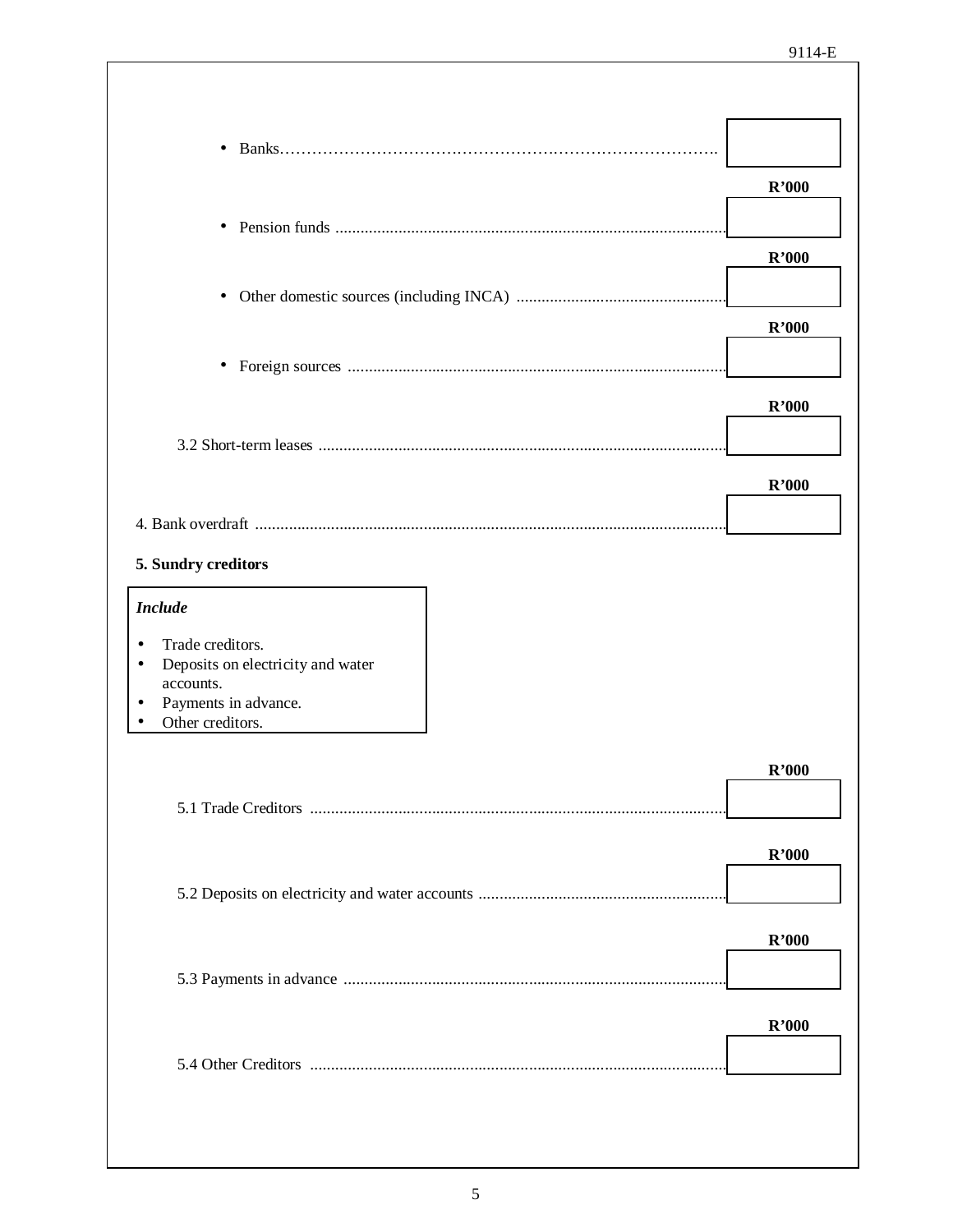٦

|                                                                                                                  | R'000 |
|------------------------------------------------------------------------------------------------------------------|-------|
| <b>Note</b>                                                                                                      |       |
| Must correspond with question 22 (page 11).                                                                      |       |
| 7. Loans redeemed and other capital receipt                                                                      |       |
|                                                                                                                  | R'000 |
|                                                                                                                  |       |
|                                                                                                                  | R'000 |
|                                                                                                                  |       |
| 8. Accumulated funds, trust funds and reserves                                                                   |       |
| <b>Note</b>                                                                                                      |       |
| Total of question 8 must correspond with question 68 (page 20).                                                  |       |
| <b>Include</b>                                                                                                   |       |
| Loan redemptions, depreciation,<br>٠<br>insurance, tariff stabilisation and<br>provision for irrecoverable debts |       |
|                                                                                                                  | R'000 |
|                                                                                                                  |       |
|                                                                                                                  | R'000 |
| Endowment, land trust, capital development, township suspense account                                            |       |
|                                                                                                                  | R'000 |
|                                                                                                                  |       |
|                                                                                                                  | R'000 |
|                                                                                                                  | R'000 |
|                                                                                                                  |       |
|                                                                                                                  | R'000 |
|                                                                                                                  |       |
| <b>Note</b>                                                                                                      |       |
| Must correspond with question 26 (page 11).                                                                      |       |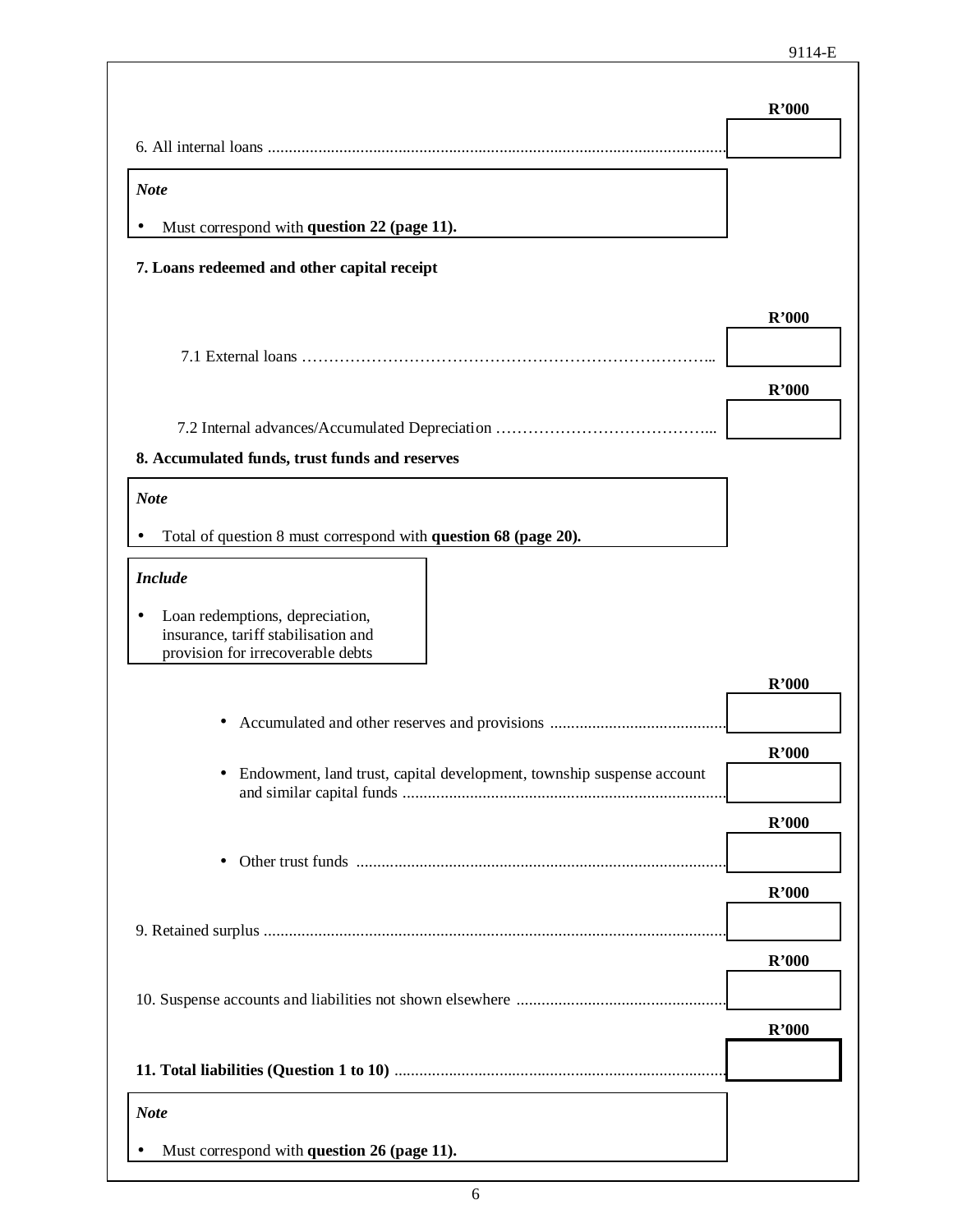|                                                                                                                                                                                                                                          | R'000 |
|------------------------------------------------------------------------------------------------------------------------------------------------------------------------------------------------------------------------------------------|-------|
|                                                                                                                                                                                                                                          |       |
| <b>Note</b>                                                                                                                                                                                                                              |       |
| Must correspond with question 39 (Part 2, page 16, grand total).                                                                                                                                                                         |       |
| <b>Include</b><br><b>Exclude</b>                                                                                                                                                                                                         |       |
| Uncompleted capital works.<br>Deferred charges.<br>٠<br>Cost of dwellings under construction.<br>Unsold, let and unlet houses as<br>reflected under housing, selling and<br>letting-schemes.                                             |       |
|                                                                                                                                                                                                                                          | R'000 |
|                                                                                                                                                                                                                                          |       |
| 14. Investments in marketable securities                                                                                                                                                                                                 |       |
|                                                                                                                                                                                                                                          | R'000 |
|                                                                                                                                                                                                                                          |       |
| <b>Note</b>                                                                                                                                                                                                                              |       |
| Must correspond with question 1.2 (page 3).                                                                                                                                                                                              |       |
| 14.2 Other stock                                                                                                                                                                                                                         | R'000 |
|                                                                                                                                                                                                                                          |       |
|                                                                                                                                                                                                                                          | R'000 |
| ٠                                                                                                                                                                                                                                        |       |
|                                                                                                                                                                                                                                          | R'000 |
|                                                                                                                                                                                                                                          |       |
|                                                                                                                                                                                                                                          | R'000 |
|                                                                                                                                                                                                                                          |       |
|                                                                                                                                                                                                                                          | R'000 |
|                                                                                                                                                                                                                                          |       |
| <b>Note</b>                                                                                                                                                                                                                              |       |
| Bankers' acceptance, trade bills, promissory notes, capital project bills, bridging<br>debentures, negotiable certificates of deposits. Land Bank bills, Land Bank and South<br>African Reserve Bank debentures and buy-back agreements. |       |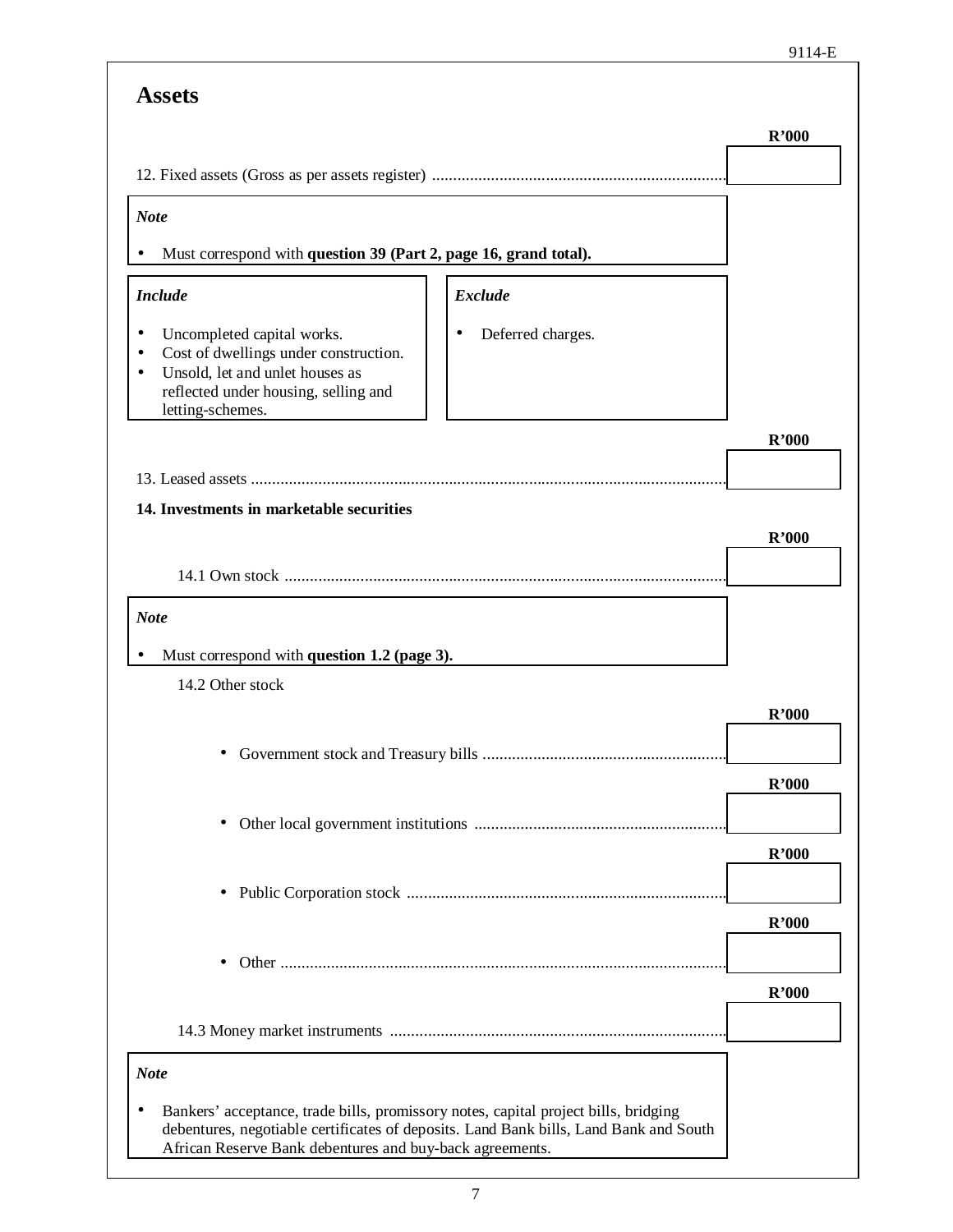|                                                                                                                                           | R'000 |
|-------------------------------------------------------------------------------------------------------------------------------------------|-------|
|                                                                                                                                           |       |
|                                                                                                                                           | R'000 |
| 15. Investments in non-marketable instruments of other spheres of government and                                                          |       |
| <b>Include</b>                                                                                                                            |       |
| Redemption fund investments with the Department of Public Works, the National SA<br>Housing Fund and the Public Investment Commissioners. |       |
| 16. Long-term debtors                                                                                                                     | R'000 |
|                                                                                                                                           |       |
|                                                                                                                                           |       |
| 16.2 Housing loans:                                                                                                                       | R'000 |
|                                                                                                                                           |       |
|                                                                                                                                           | R'000 |
|                                                                                                                                           |       |
|                                                                                                                                           | R'000 |
| ٠                                                                                                                                         |       |
|                                                                                                                                           | R'000 |
|                                                                                                                                           |       |
| 17. Sponsored government housing loans to public welfare organizations and individuals                                                    | R'000 |
|                                                                                                                                           |       |
| <b>Note</b>                                                                                                                               |       |
| Must correspond with question 2.1 (page 3).                                                                                               |       |
| <b>Exclude</b>                                                                                                                            |       |
| Payments in advance and amounts in<br>arrears.                                                                                            |       |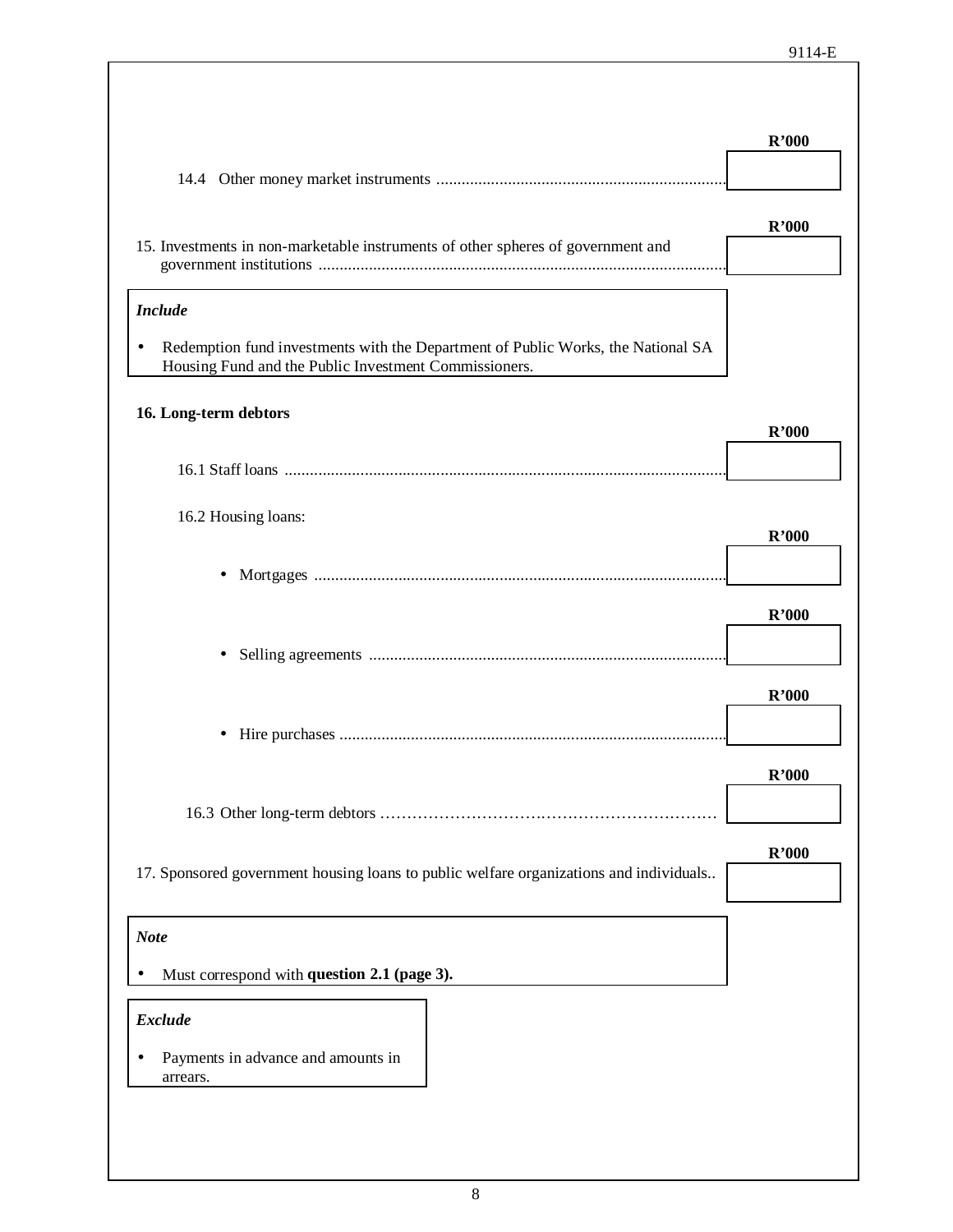| <b>Include</b>                                                                                                                  |       |
|---------------------------------------------------------------------------------------------------------------------------------|-------|
| All non-marketable debentures.                                                                                                  |       |
| 18.1 External long-term loans and deposits                                                                                      |       |
| <b>Definition</b>                                                                                                               |       |
| External long-term loans and deposits are those loans and deposits with an<br>٠<br>outstanding maturity of one year and longer. |       |
| 18.1.1 Loans to                                                                                                                 |       |
|                                                                                                                                 | R'000 |
| ٠                                                                                                                               |       |
|                                                                                                                                 | R'000 |
| $\bullet$                                                                                                                       |       |
|                                                                                                                                 | R'000 |
| ٠                                                                                                                               |       |
|                                                                                                                                 | R'000 |
| $\bullet$                                                                                                                       |       |
|                                                                                                                                 | R'000 |
|                                                                                                                                 |       |
| 18.1.2 Long-term deposits with                                                                                                  |       |
|                                                                                                                                 | R'000 |
| $\bullet$                                                                                                                       |       |
|                                                                                                                                 | R'000 |
|                                                                                                                                 |       |
| $\bullet$                                                                                                                       | R'000 |
|                                                                                                                                 |       |
|                                                                                                                                 |       |
|                                                                                                                                 | R'000 |
|                                                                                                                                 |       |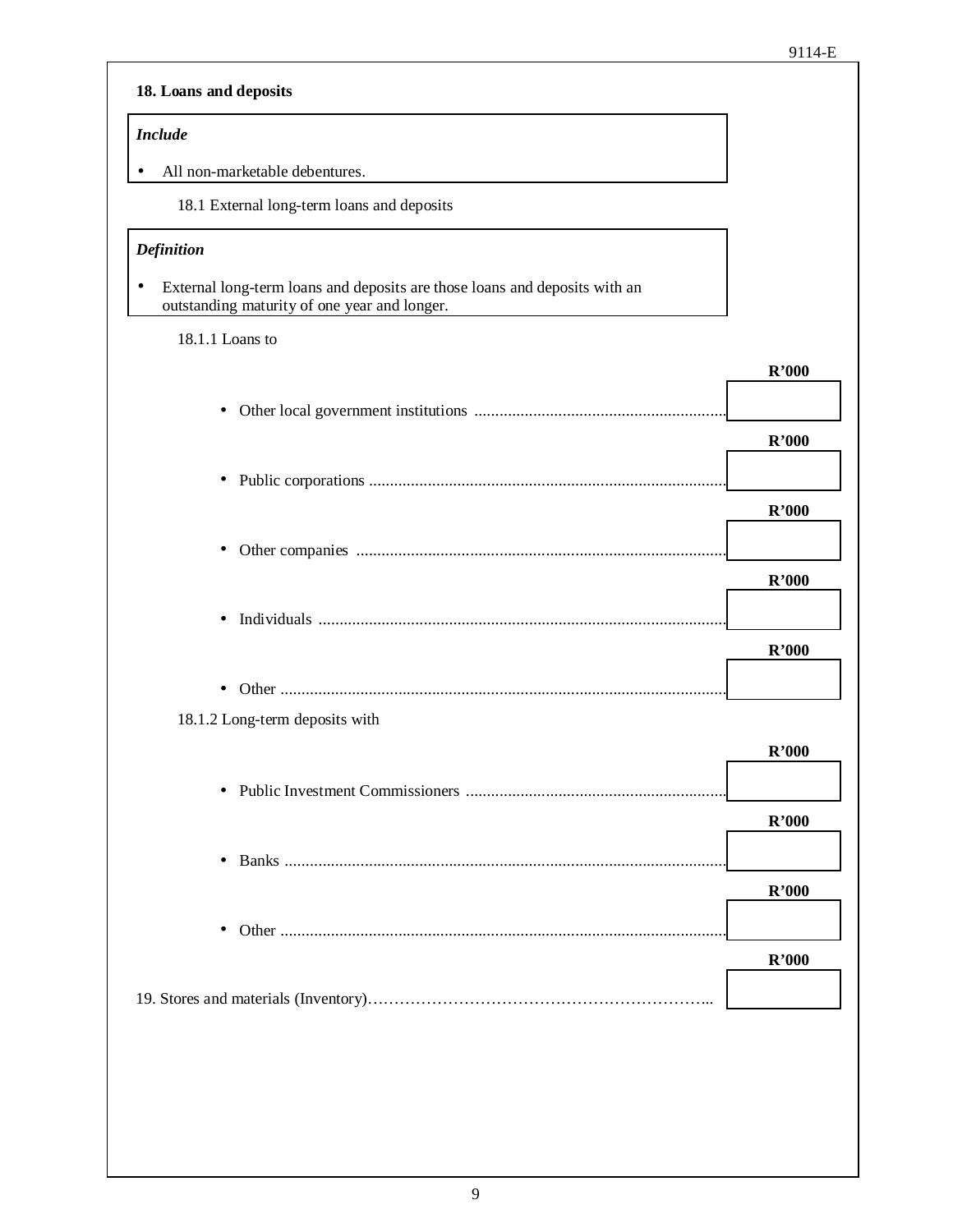| <b>Definition</b>                                                                                                                                    |                   |
|------------------------------------------------------------------------------------------------------------------------------------------------------|-------------------|
| External short-term loans, deposits and investments are those loans, deposits and<br>investments with an outstanding maturity of less than one year. |                   |
| <b>Include</b><br>Call money deposits against which securities are pledged.                                                                          |                   |
| 20.1 Loans to                                                                                                                                        | R'000             |
| $\bullet$                                                                                                                                            |                   |
| ٠                                                                                                                                                    | R'000             |
|                                                                                                                                                      | R'000             |
| ٠                                                                                                                                                    | R'000             |
| $\bullet$                                                                                                                                            | R'000             |
| $\bullet$                                                                                                                                            |                   |
| 20.2 Short-term deposits and other investments with                                                                                                  | R'000             |
| $\bullet$                                                                                                                                            | $\mathbf{R}$ '000 |
| $\bullet$                                                                                                                                            | R'000             |
| $\bullet$                                                                                                                                            |                   |
|                                                                                                                                                      |                   |
|                                                                                                                                                      |                   |
|                                                                                                                                                      |                   |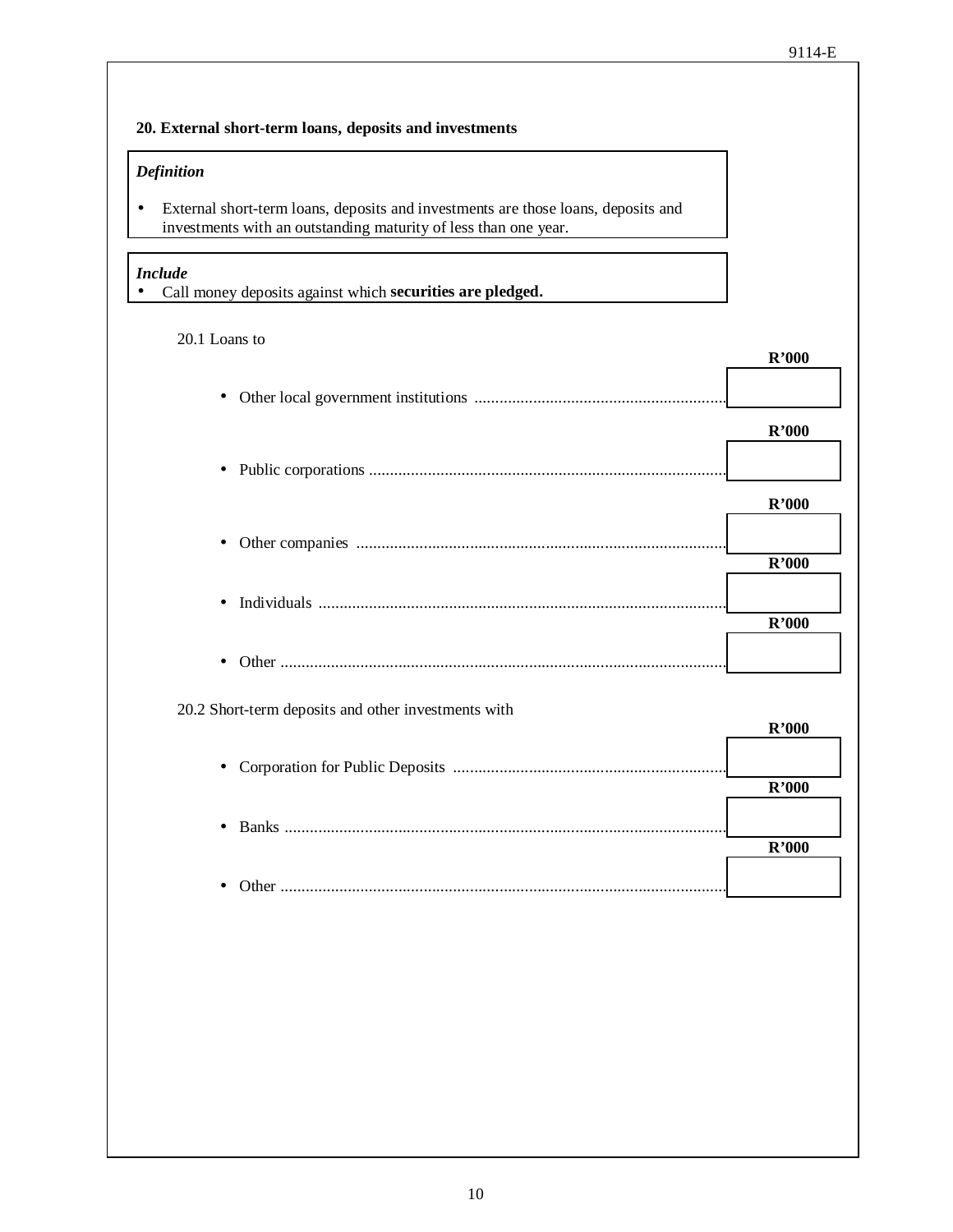| 21. Other sundry debtors                                 | R'000 |
|----------------------------------------------------------|-------|
|                                                          |       |
|                                                          | R'000 |
|                                                          |       |
|                                                          | R'000 |
|                                                          |       |
|                                                          | R'000 |
|                                                          |       |
|                                                          |       |
| <b>Note</b><br>Must correspond with question 6 (page 6). |       |
|                                                          | R'000 |
|                                                          |       |
|                                                          | R'000 |
| 24. Accumulated deficit.                                 |       |
|                                                          | R'000 |
|                                                          |       |
| <b>Include</b><br>Deferred charges.                      |       |
|                                                          | R'000 |
|                                                          |       |
| <b>Note</b>                                              |       |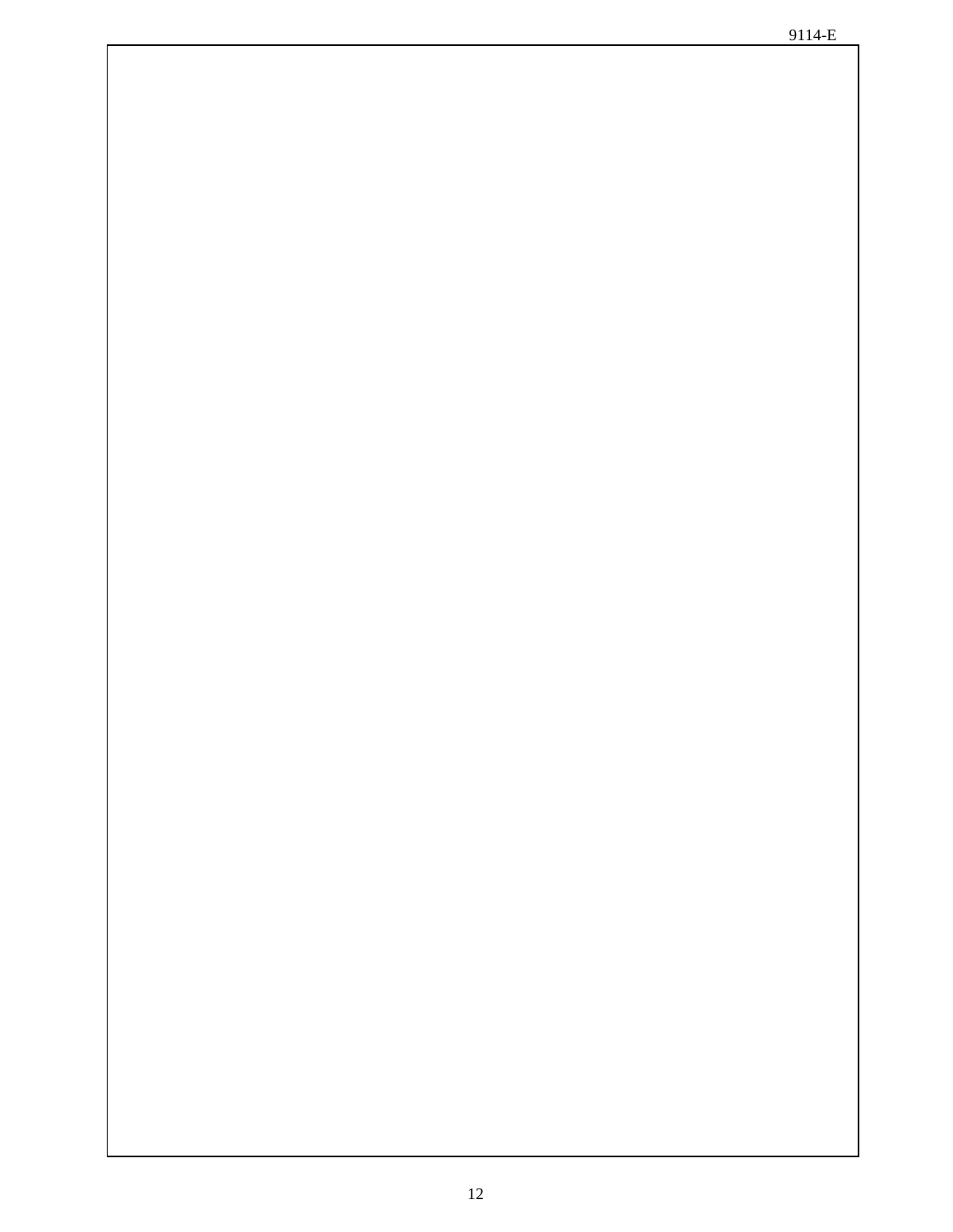# **PLEASE TURN OVER**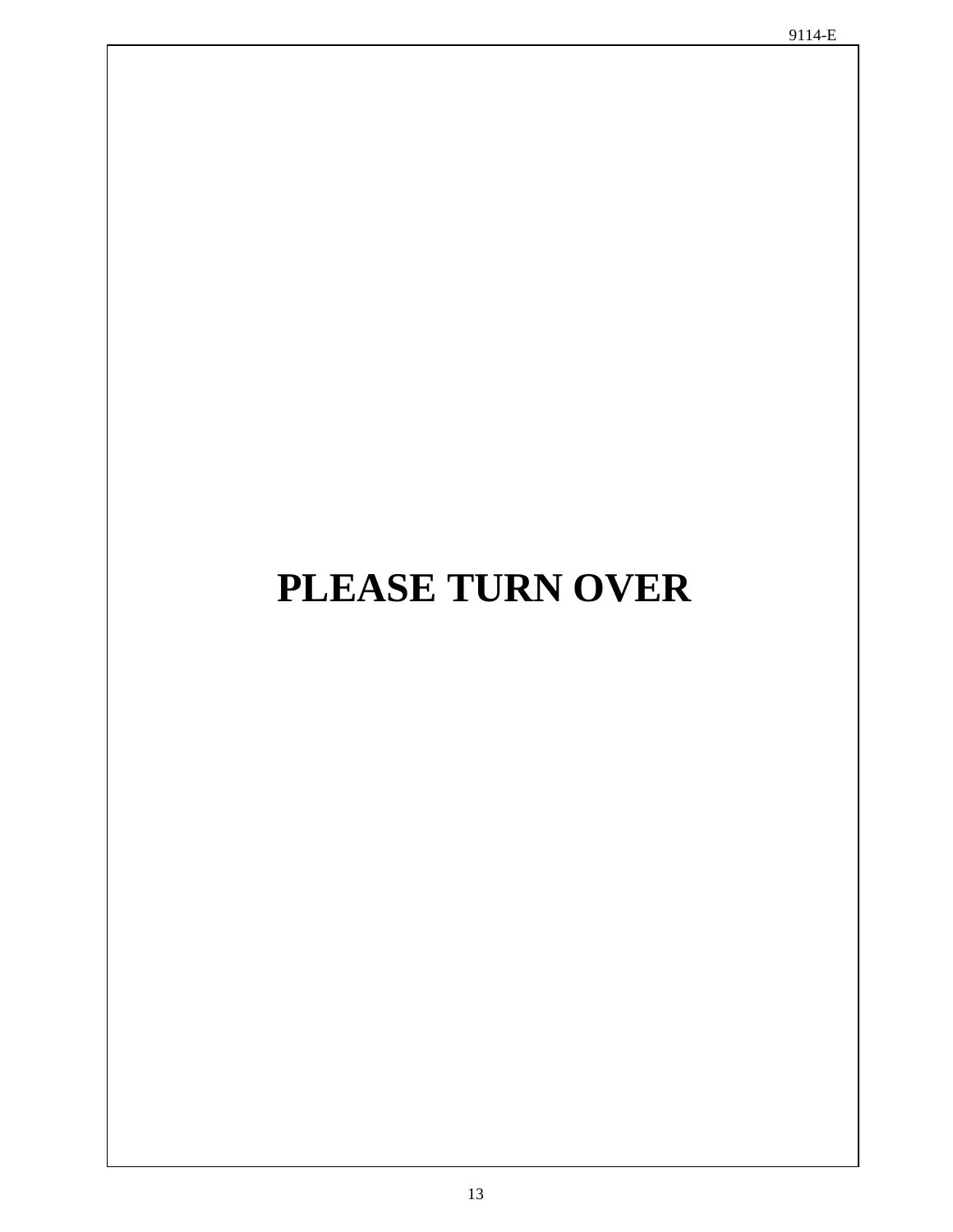## **Part 2 – Analysis of the acquisition of fixed assets during the year ended**

#### *Note*

• The total capital outlay for the year ended 30 June 2005 must correspond with **question 12 (page 7, part 1).**

#### *Include*

- Uncompleted capital works, as well as cost of dwellings under construction for sale, i.e. **housing selling schemes.**
- **Transactions of housing, letting or selling schemes.**
- **Rates ad general services** (include sewerage and sanitation services).
- **Special funds and accounts** (include **capital transactions only).**

| Description                                                                                                                   | Sewerage and<br>sanitation<br>R'000 |                | Rates and general services<br>Other<br>R'000 | Special<br>funds and<br>accounts<br>R'000 | Housing<br>R'000 |
|-------------------------------------------------------------------------------------------------------------------------------|-------------------------------------|----------------|----------------------------------------------|-------------------------------------------|------------------|
| 27. Book value as at 1 July 2004<br>28. Construction                                                                          |                                     |                |                                              |                                           |                  |
| <b>Include</b><br>Expenditure on all types of construc-<br>tion and the erection of permanent<br>structures.<br>Transformers. |                                     |                |                                              |                                           |                  |
| 28.1 Residential buildings<br>28.2 Non-residential buildings                                                                  |                                     |                |                                              |                                           |                  |
| 28.3 Roads, streets and bridges<br>28.4 Networks: Electricity,<br>sewerage and water                                          |                                     |                |                                              |                                           |                  |
| <b>Include</b>                                                                                                                |                                     | <b>Exclude</b> |                                              |                                           |                  |
| Railway sidings, street lighting,<br>$\bullet$<br>transmission lines for trolley buses and<br>similar structures.             | ٠                                   |                | Unspent loans.                               |                                           |                  |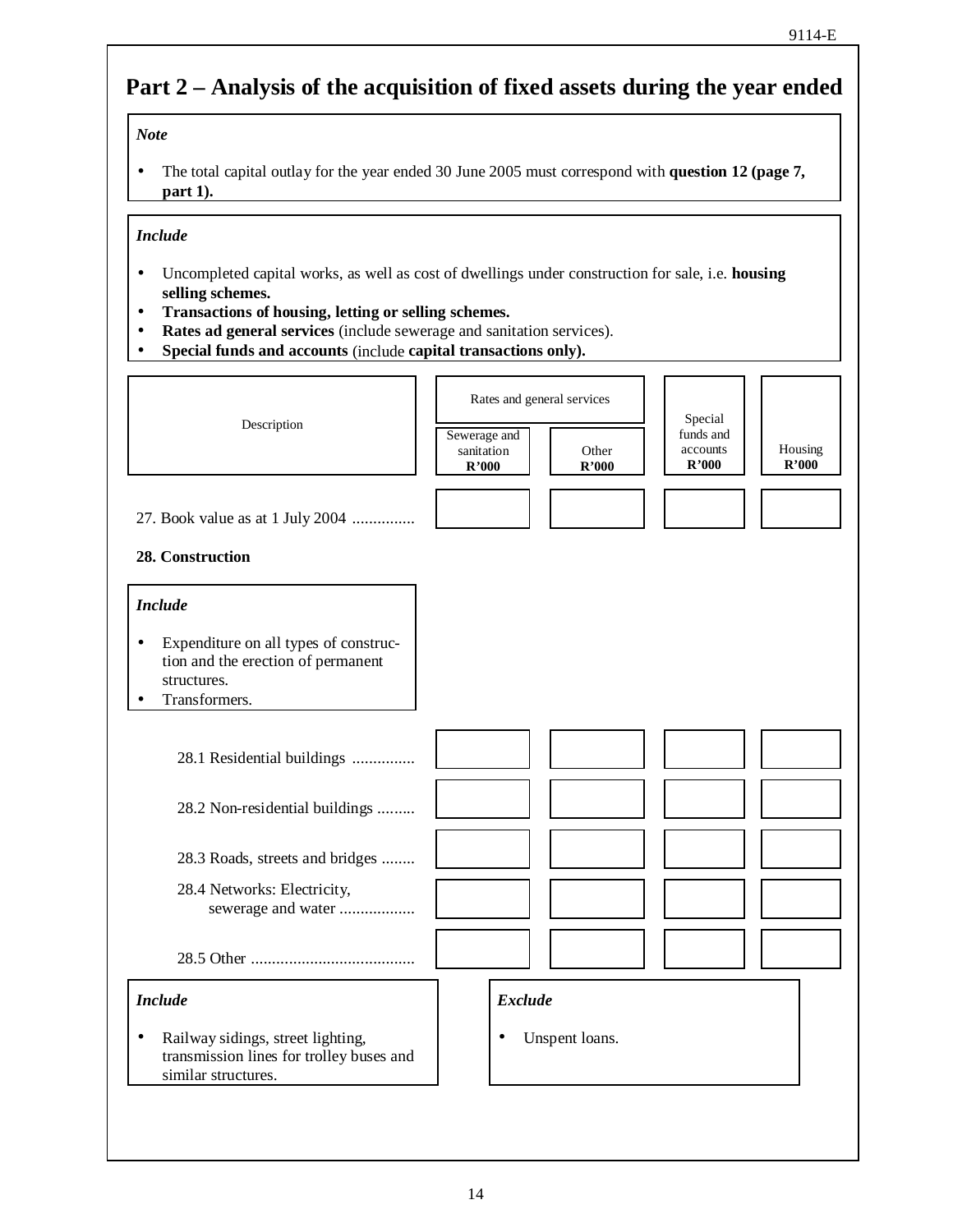| <b>30 June 2005</b>                                                                                            |                                                   |                                                                        |                                 |                |                             |
|----------------------------------------------------------------------------------------------------------------|---------------------------------------------------|------------------------------------------------------------------------|---------------------------------|----------------|-----------------------------|
|                                                                                                                |                                                   |                                                                        |                                 |                |                             |
|                                                                                                                |                                                   |                                                                        |                                 |                |                             |
|                                                                                                                |                                                   |                                                                        |                                 |                |                             |
|                                                                                                                |                                                   |                                                                        |                                 |                |                             |
|                                                                                                                | Trading services                                  |                                                                        |                                 |                |                             |
| Electricity<br>${\bf Ab}{{\small \bf{attoir}}}$<br>and gas $\overline{\text{R'}000}$<br>$\mathbf{R}^\star 000$ | $\operatorname{Market}$<br>$\mathbf{R}^\star 000$ | $\operatorname{Passenger}$<br>transport<br>$\overline{\mathbf{R'000}}$ | Water<br>$\mathbf{R}^\star 000$ | Other<br>R'000 | <b>Grand Total</b><br>R'000 |
|                                                                                                                |                                                   |                                                                        |                                 |                |                             |
|                                                                                                                |                                                   |                                                                        |                                 |                |                             |
|                                                                                                                |                                                   |                                                                        |                                 |                |                             |
|                                                                                                                |                                                   |                                                                        |                                 |                |                             |
|                                                                                                                |                                                   |                                                                        |                                 |                |                             |
|                                                                                                                |                                                   |                                                                        |                                 |                |                             |
|                                                                                                                |                                                   |                                                                        |                                 |                |                             |
|                                                                                                                |                                                   |                                                                        |                                 |                |                             |
|                                                                                                                |                                                   |                                                                        |                                 |                |                             |
|                                                                                                                |                                                   |                                                                        |                                 |                |                             |
|                                                                                                                |                                                   |                                                                        |                                 |                |                             |
|                                                                                                                |                                                   |                                                                        |                                 |                |                             |
|                                                                                                                |                                                   |                                                                        |                                 |                |                             |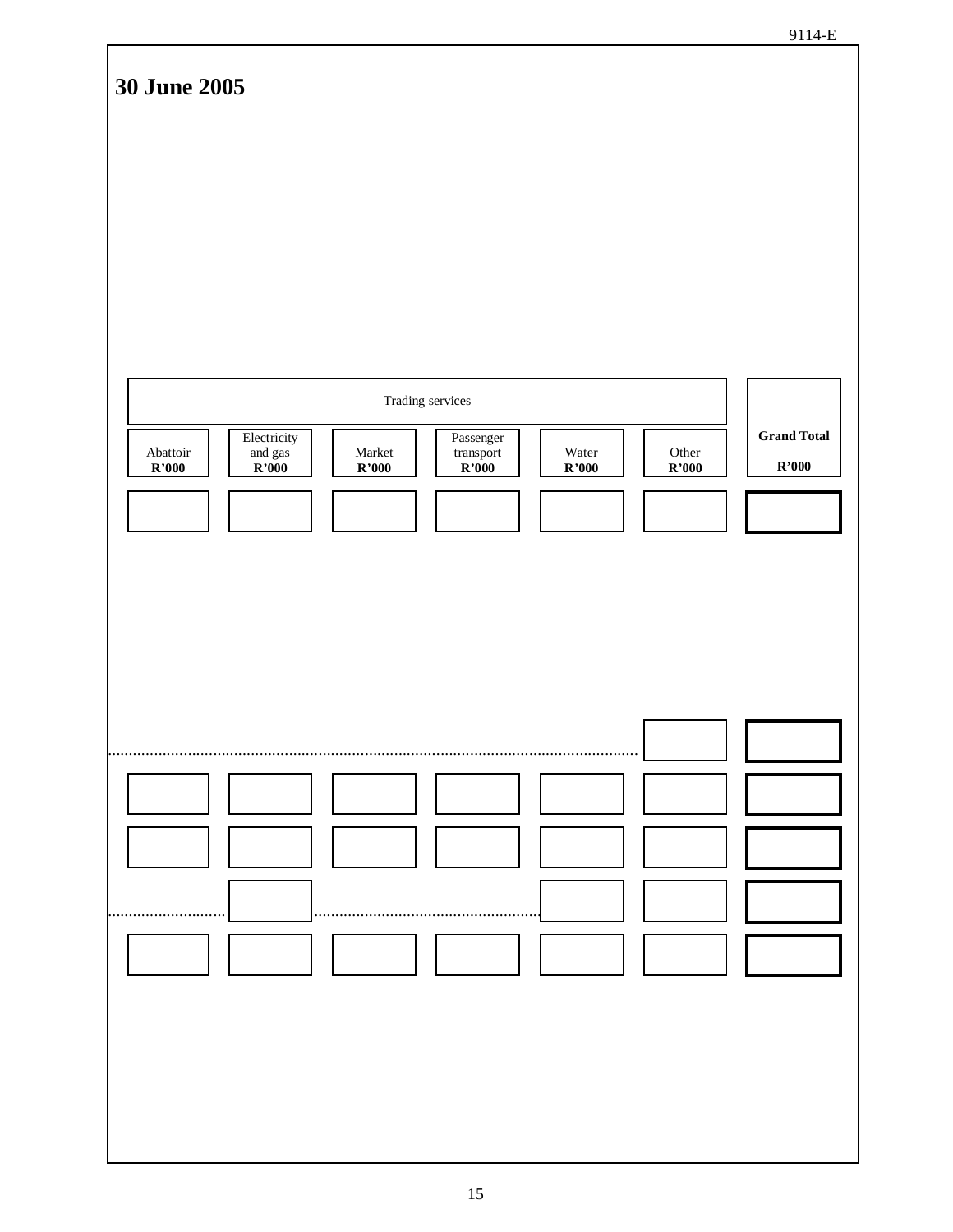|                                                                             | Rates and general services          |                |                                           |                  |
|-----------------------------------------------------------------------------|-------------------------------------|----------------|-------------------------------------------|------------------|
| Description                                                                 | Sewerage and<br>sanitation<br>R'000 | Other<br>R'000 | Special<br>funds and<br>accounts<br>R'000 | Housing<br>R'000 |
| 29. New vehicles and equipment                                              |                                     |                |                                           |                  |
|                                                                             |                                     |                |                                           |                  |
|                                                                             |                                     |                |                                           |                  |
| 29.3 Computer equipment                                                     |                                     |                |                                           |                  |
|                                                                             |                                     |                |                                           |                  |
|                                                                             |                                     |                |                                           |                  |
| 30. Land and existing assets                                                |                                     |                |                                           |                  |
|                                                                             |                                     |                |                                           |                  |
|                                                                             |                                     |                |                                           |                  |
| 31. Transfers from township suspense                                        |                                     |                |                                           |                  |
| 32. Incorporation of fixed assets of other<br>local government institutions |                                     |                |                                           |                  |
|                                                                             |                                     |                |                                           |                  |
|                                                                             |                                     |                |                                           |                  |
|                                                                             |                                     |                |                                           |                  |
|                                                                             |                                     |                |                                           |                  |
| 37. Book value of assets written off (-)                                    |                                     |                |                                           |                  |
|                                                                             |                                     |                |                                           |                  |
| 39. Book value of fixed assets as at<br>30 June 2005 (Questions 27 to 39)   |                                     |                |                                           |                  |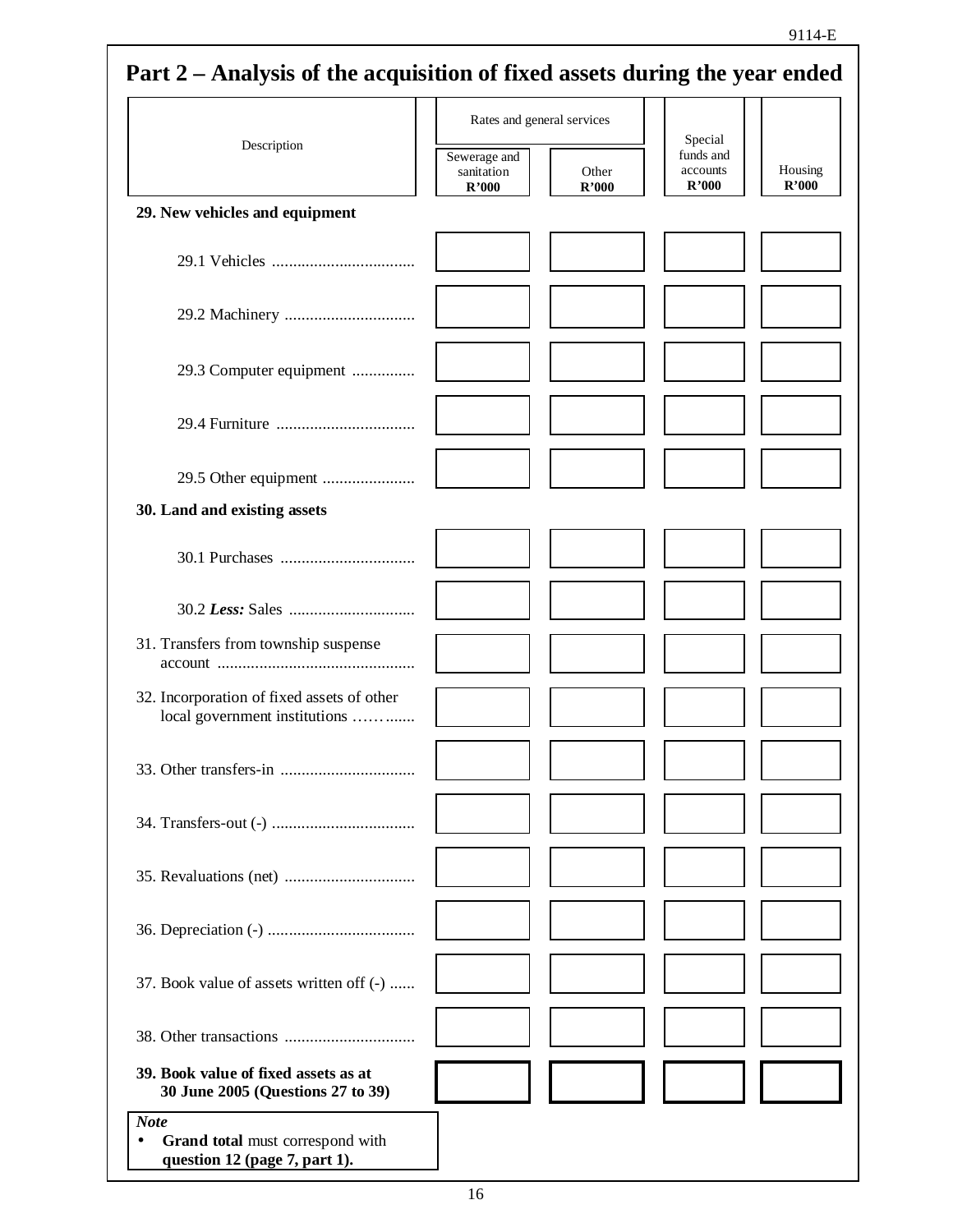|                   | 30 June 2005 (concluded)                    |                 |                                          |                |                |                             |
|-------------------|---------------------------------------------|-----------------|------------------------------------------|----------------|----------------|-----------------------------|
|                   |                                             |                 | Trading services                         |                |                |                             |
| Abattoir<br>R'000 | Electricity<br>and gas<br>$\mathbf{R}$ '000 | Market<br>R'000 | Passenger<br>$\mbox{transport}$<br>R'000 | Water<br>R'000 | Other<br>R'000 | <b>Grand Total</b><br>R'000 |
|                   |                                             |                 |                                          |                |                |                             |
|                   |                                             |                 |                                          |                |                |                             |
|                   |                                             |                 |                                          |                |                |                             |
|                   |                                             |                 |                                          |                |                |                             |
|                   |                                             |                 |                                          |                |                |                             |
|                   |                                             |                 |                                          |                |                |                             |
|                   |                                             |                 |                                          |                |                |                             |
|                   |                                             |                 |                                          |                |                |                             |
|                   |                                             |                 |                                          |                |                |                             |
|                   |                                             |                 |                                          |                |                |                             |
|                   |                                             |                 |                                          |                |                |                             |
|                   |                                             |                 |                                          |                |                |                             |
|                   |                                             |                 |                                          |                |                |                             |
|                   |                                             |                 |                                          |                |                |                             |
|                   |                                             |                 |                                          |                |                |                             |
|                   |                                             |                 |                                          |                |                |                             |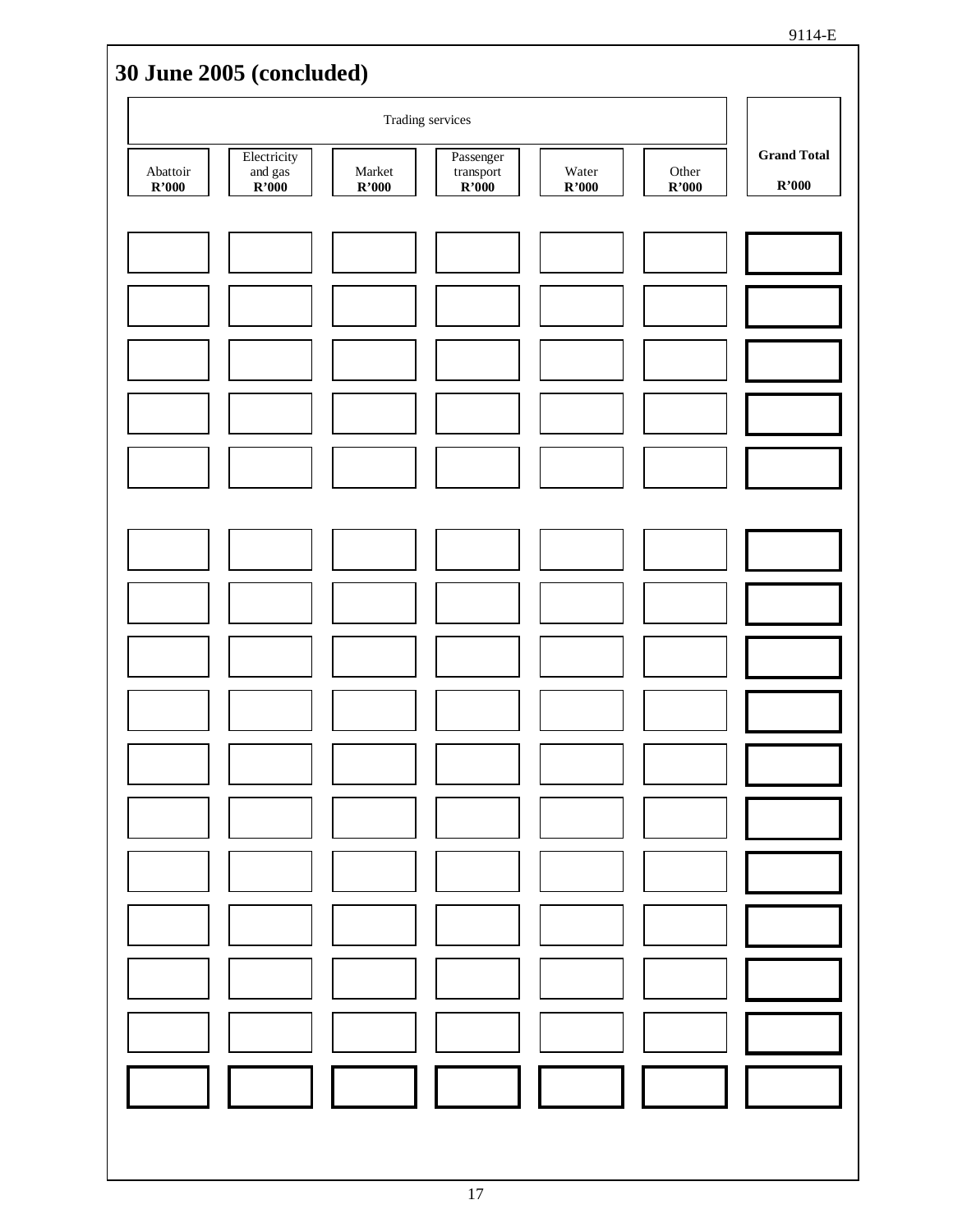## **Part 3 – Transactions of all types of funds, reserves, etc. for the financial year ended 30 June 2005**

| <b>Include</b>                                                                                                                                                                                                                                                              |       |
|-----------------------------------------------------------------------------------------------------------------------------------------------------------------------------------------------------------------------------------------------------------------------------|-------|
| Financial transactions of the following funds and reserves administered by your<br>institution e.g.<br>Endowment fund,<br>$\bullet$<br>Capital fund,<br>Public improvement fund,<br>$\bullet$<br>Loans redemption fund,<br>Development fund for parking areas.<br>$\bullet$ |       |
|                                                                                                                                                                                                                                                                             | R'000 |
|                                                                                                                                                                                                                                                                             |       |
| Plus:                                                                                                                                                                                                                                                                       | R'000 |
|                                                                                                                                                                                                                                                                             |       |
|                                                                                                                                                                                                                                                                             | R'000 |
|                                                                                                                                                                                                                                                                             |       |
|                                                                                                                                                                                                                                                                             | R'000 |
|                                                                                                                                                                                                                                                                             |       |
|                                                                                                                                                                                                                                                                             |       |
|                                                                                                                                                                                                                                                                             | R'000 |
|                                                                                                                                                                                                                                                                             |       |
|                                                                                                                                                                                                                                                                             | R'000 |
|                                                                                                                                                                                                                                                                             |       |
|                                                                                                                                                                                                                                                                             | R'000 |
|                                                                                                                                                                                                                                                                             |       |
|                                                                                                                                                                                                                                                                             | R'000 |
| 47. Transfers from rates and general services, housing and trading services                                                                                                                                                                                                 |       |
| <b>Note</b>                                                                                                                                                                                                                                                                 |       |
| Must correspond with the grand totals of <b>question 74 (page 24, part 4)</b> and<br>question 108 (page 38, part 7).                                                                                                                                                        |       |
|                                                                                                                                                                                                                                                                             | R'000 |
|                                                                                                                                                                                                                                                                             |       |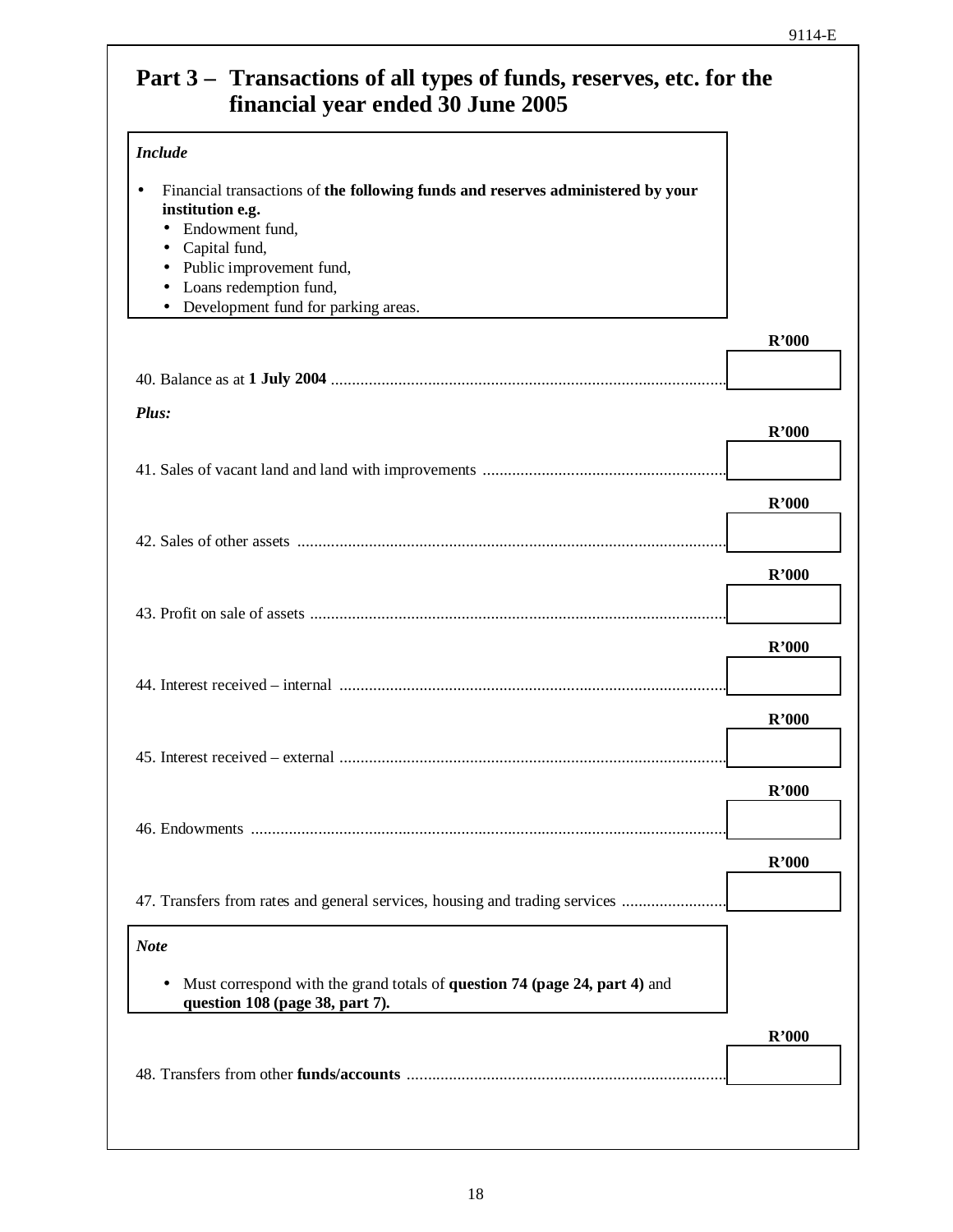| R'000<br>R'000<br>R'000<br>R'000<br>R'000<br>Less:<br>R'000<br>R'000<br>R'000<br>R'000<br>R'000<br>R'000 | R'000 |
|----------------------------------------------------------------------------------------------------------|-------|
|                                                                                                          |       |
|                                                                                                          |       |
|                                                                                                          |       |
|                                                                                                          |       |
|                                                                                                          |       |
|                                                                                                          |       |
|                                                                                                          |       |
|                                                                                                          |       |
|                                                                                                          |       |
|                                                                                                          |       |
|                                                                                                          |       |
|                                                                                                          |       |
|                                                                                                          |       |
|                                                                                                          |       |
|                                                                                                          |       |
|                                                                                                          |       |
|                                                                                                          |       |
|                                                                                                          |       |
|                                                                                                          |       |
|                                                                                                          |       |
|                                                                                                          |       |
|                                                                                                          |       |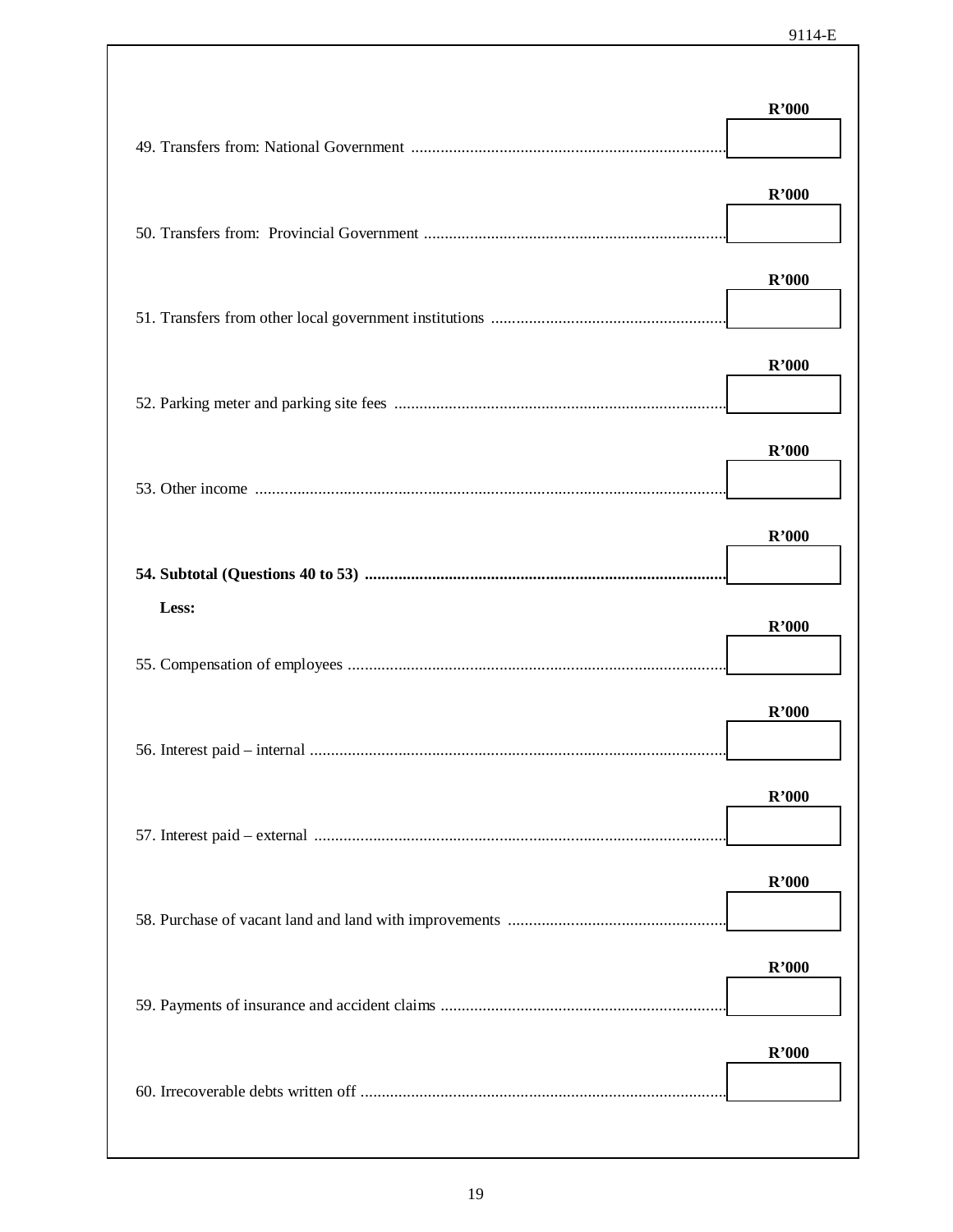|                                                                          | R'000 |
|--------------------------------------------------------------------------|-------|
|                                                                          |       |
| <b>Exclude</b>                                                           |       |
| Interest                                                                 |       |
|                                                                          | R'000 |
|                                                                          | R'000 |
| 63. Transfers to Rate and General Services, Housing and Trading Services |       |
|                                                                          |       |
| <b>Note</b>                                                              |       |
| Must correspond with grand totals of questions 96 and 118.               |       |
|                                                                          | R'000 |
|                                                                          |       |
|                                                                          | R'000 |
|                                                                          | R'000 |
|                                                                          |       |
|                                                                          | R'000 |
|                                                                          |       |
|                                                                          | R'000 |
|                                                                          |       |
| <b>Note</b>                                                              |       |
| Must correspond with the total of question 8 (page 6, part 1).           |       |
|                                                                          |       |
|                                                                          |       |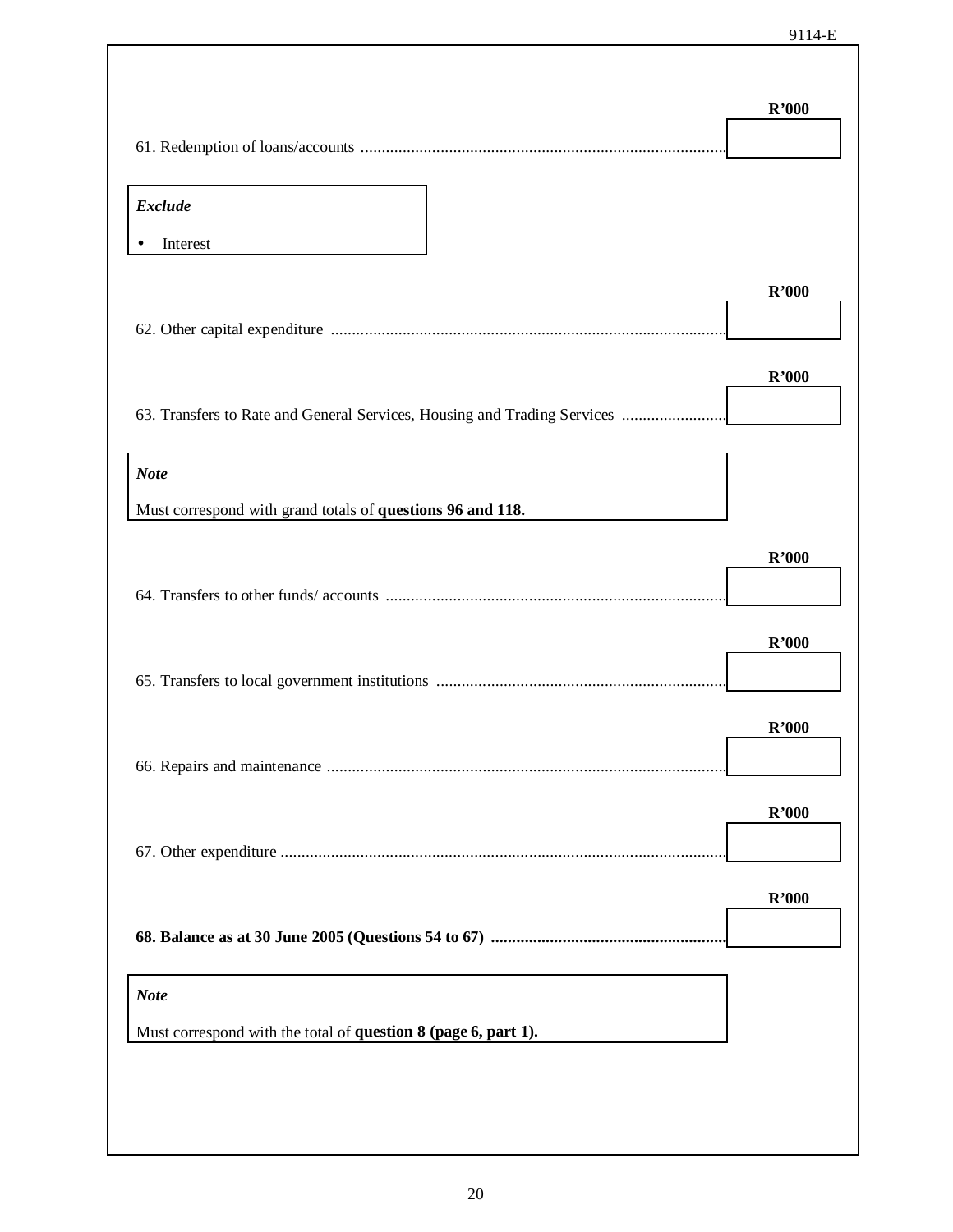# **PLEASE TURN OVER**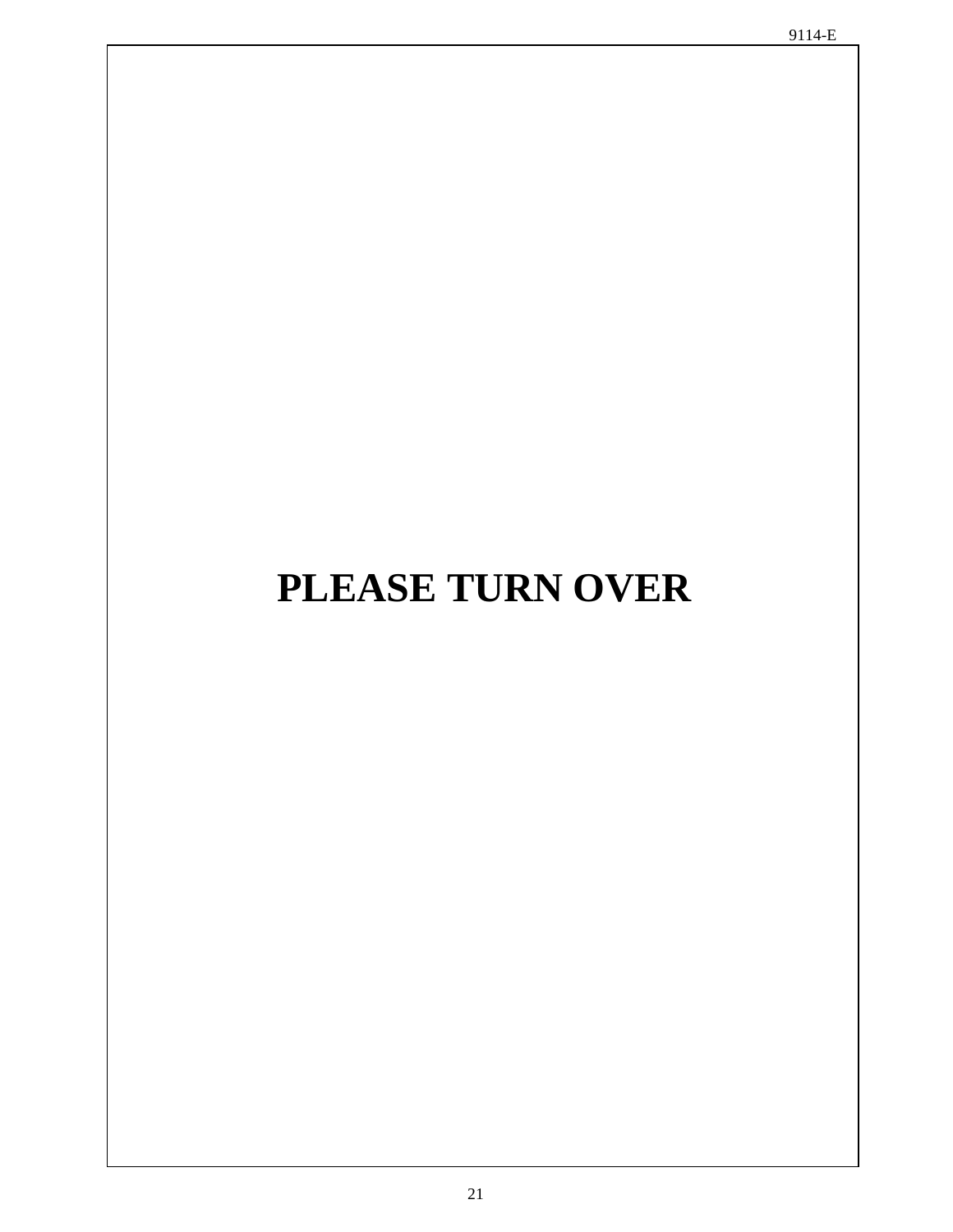## **Part 4 – Income and appropriation statement for rates and general**

*Note*

• **Show all expenditure and revenue.**

#### *Include*

- **All entries** from the appropriation accounts (appropriation statement).
- Expenditure of the distribution accounts in each division.
- Accounts for management and local affairs committees **if they are kept separate.**
- Distribution accounts/statements: **include expenditure in the relevant sections.**
- **Traffic:** include law enforcement and security services.
- **Other services:** include all other departments/divisions such as building supervision, town secretary, town clerk, city engineer, library, museum, licences, cemeteries, street lighting, town treasurer, personnel sections, valuations, civil buildings, civic centre, town hall and estate and civil defence.

|                                                     | R'000 | <b>Services</b><br>R'000 | R'000 |
|-----------------------------------------------------|-------|--------------------------|-------|
|                                                     |       |                          |       |
|                                                     |       |                          |       |
| 71. Assessment rates                                |       |                          |       |
|                                                     |       |                          |       |
|                                                     |       |                          |       |
| 72. Interest                                        |       |                          |       |
|                                                     |       |                          |       |
|                                                     |       |                          |       |
| 73. Redemption of loans and transfers to redemption |       |                          |       |
| <b>Exclude</b>                                      |       |                          |       |
| Interest.                                           |       |                          |       |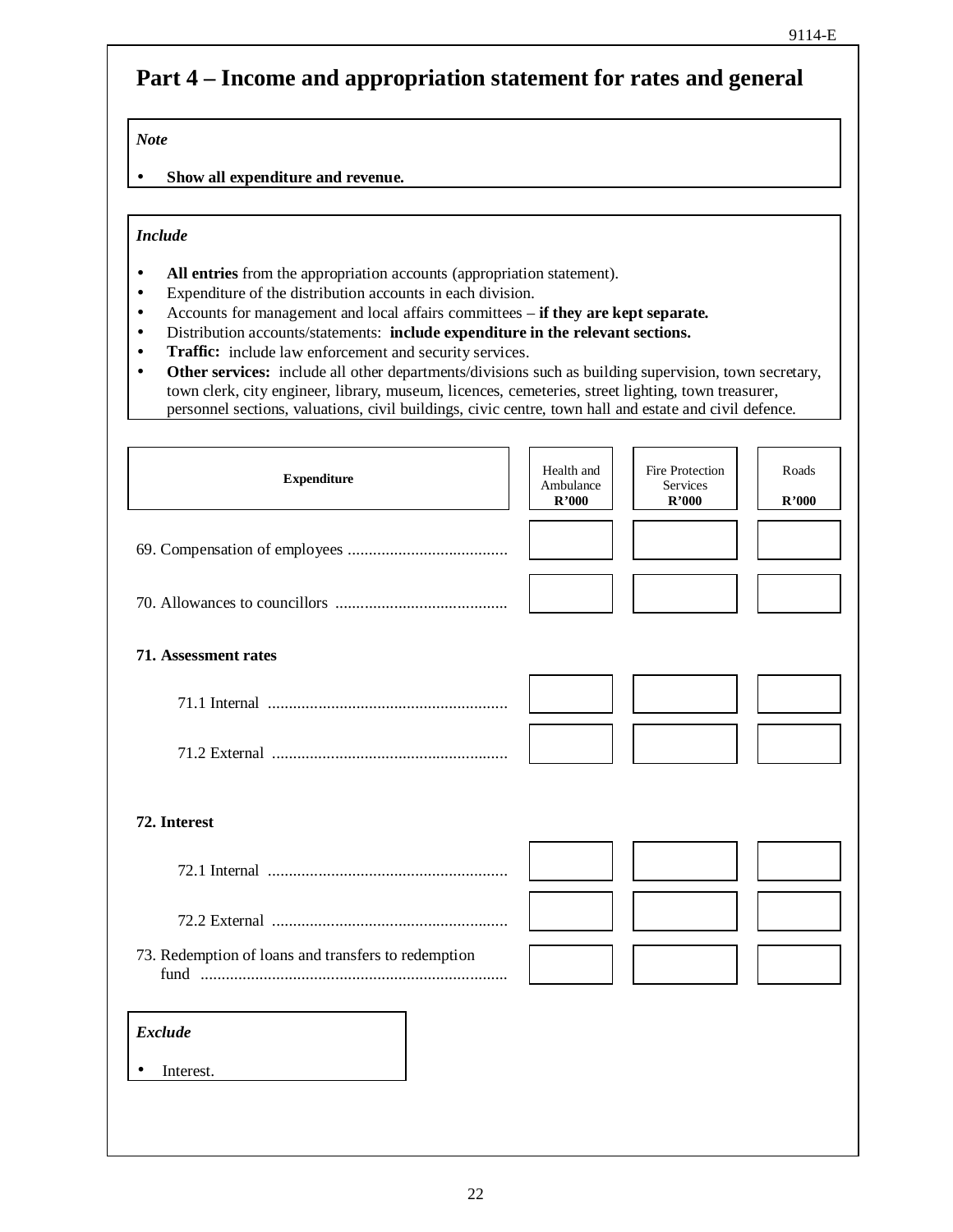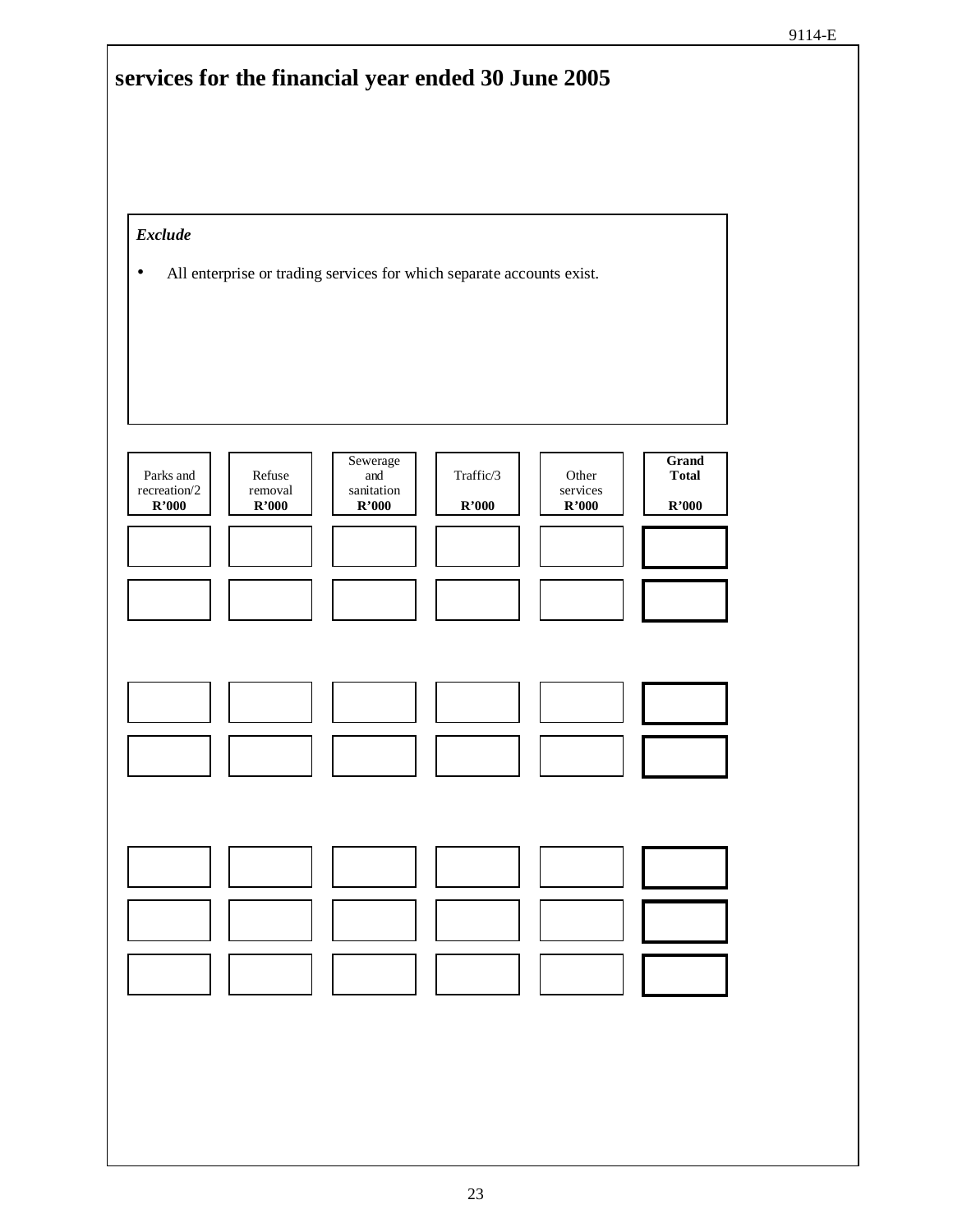### **Part 4 – Income and appropriation statement for rates and general (continued)**

| (continued)                                                                                                    |                                  |                                      |                |
|----------------------------------------------------------------------------------------------------------------|----------------------------------|--------------------------------------|----------------|
| <b>Expenditure</b>                                                                                             | Health and<br>Ambulance<br>R'000 | Fire Protection<br>Services<br>R'000 | Roads<br>R'000 |
| 74. Transfers to reserve funds and provisions                                                                  |                                  |                                      |                |
| <b>Include</b>                                                                                                 |                                  |                                      |                |
| All kinds of reserve, redemption,<br>٠<br>capital and development funds, the<br>revolving fund and provisions. |                                  |                                      |                |
| 74.1 Working capital and general reserve                                                                       |                                  |                                      |                |
|                                                                                                                |                                  |                                      |                |
|                                                                                                                |                                  |                                      |                |
| 75. Donation/ grants-in-aid/subsidies                                                                          |                                  |                                      |                |
| 75.1 Universities/ technikons and schools                                                                      |                                  |                                      |                |
| 75.2 Non-governmental organisations                                                                            |                                  |                                      |                |
|                                                                                                                |                                  |                                      |                |
|                                                                                                                |                                  |                                      |                |
|                                                                                                                |                                  |                                      |                |
| 76. Payments to other spheres of government for<br>health and other services                                   |                                  |                                      |                |
|                                                                                                                |                                  |                                      |                |
|                                                                                                                |                                  |                                      |                |
|                                                                                                                |                                  |                                      |                |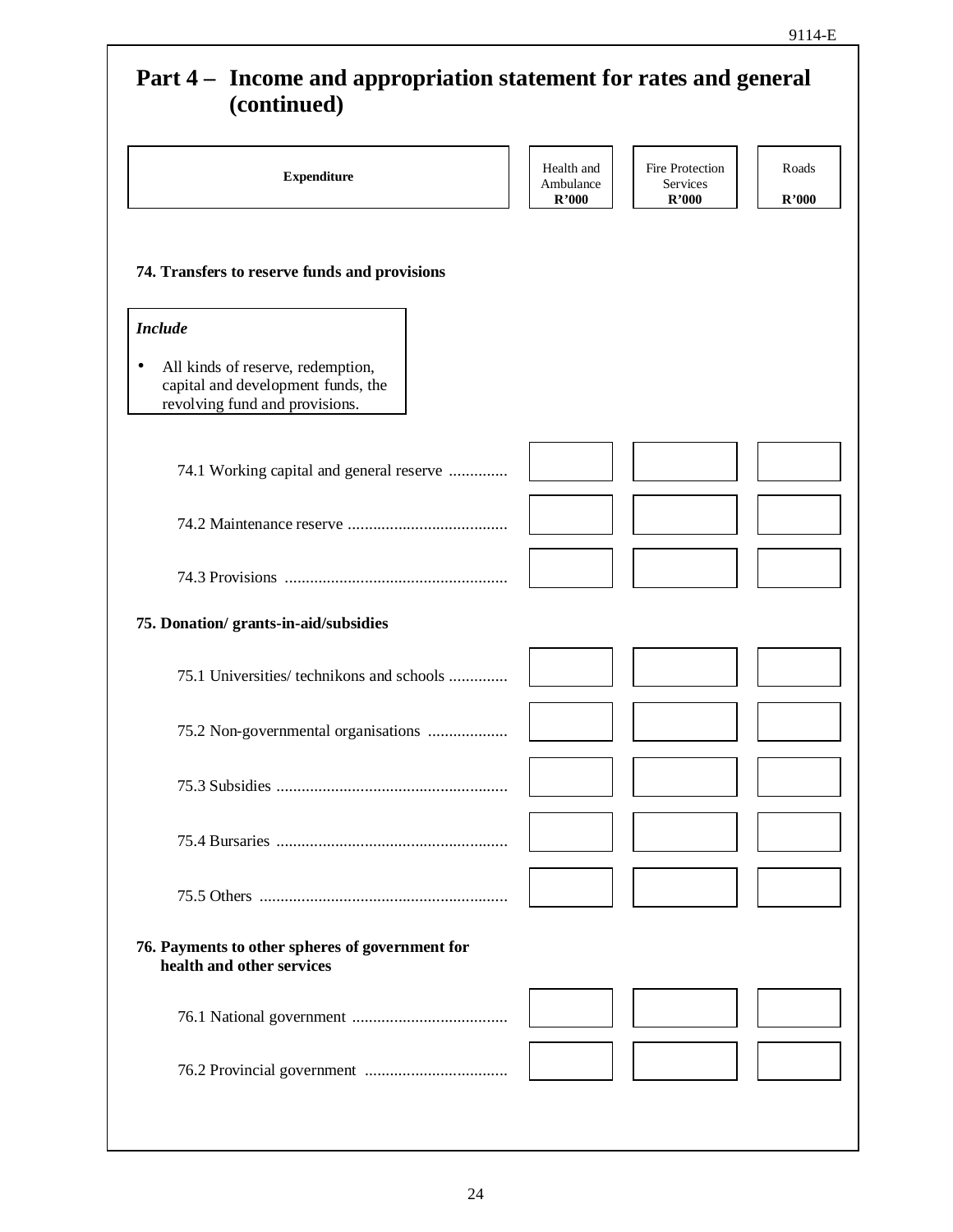

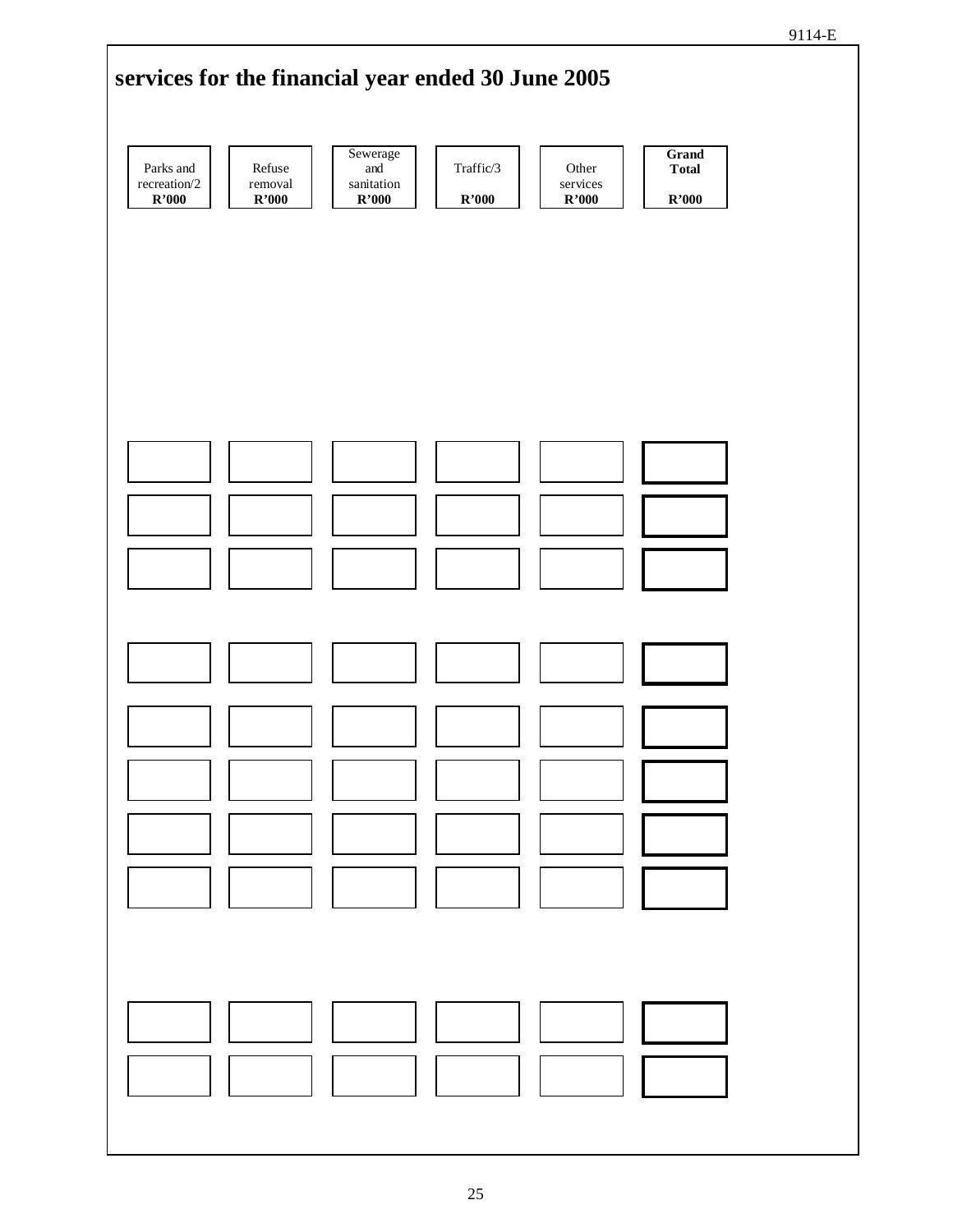## **Part 4 – Income and appropriation statement for rates and general (continued) Expenditure** Health and Ambulance Ambulance **R'000** Fire Protection Services **R'000** Roads **R'000** 76.3 Local government institutions 1/ ..................... 77. Assets financed from operating income ...................... **78. Payments by district municipalities to other government institutions for infrastructure/ development aid** *Note* Only applicable to district municipalities. 78.1 Capital expenditure ........................................ 79. Services and establishment levies paid to district and metropolitan municipalities ........................................ 80. Transfers to other local government institutions ......... 81. Repairs and maintenance work ................................... **82. General expenditure** 82.1 Fuel and oil .................................................... 82.2 Bank charges .................................................. 82.3 Printing and stationary .................................... 82.4 Advertising .................................................... 82.5 Postage and stamps ........................................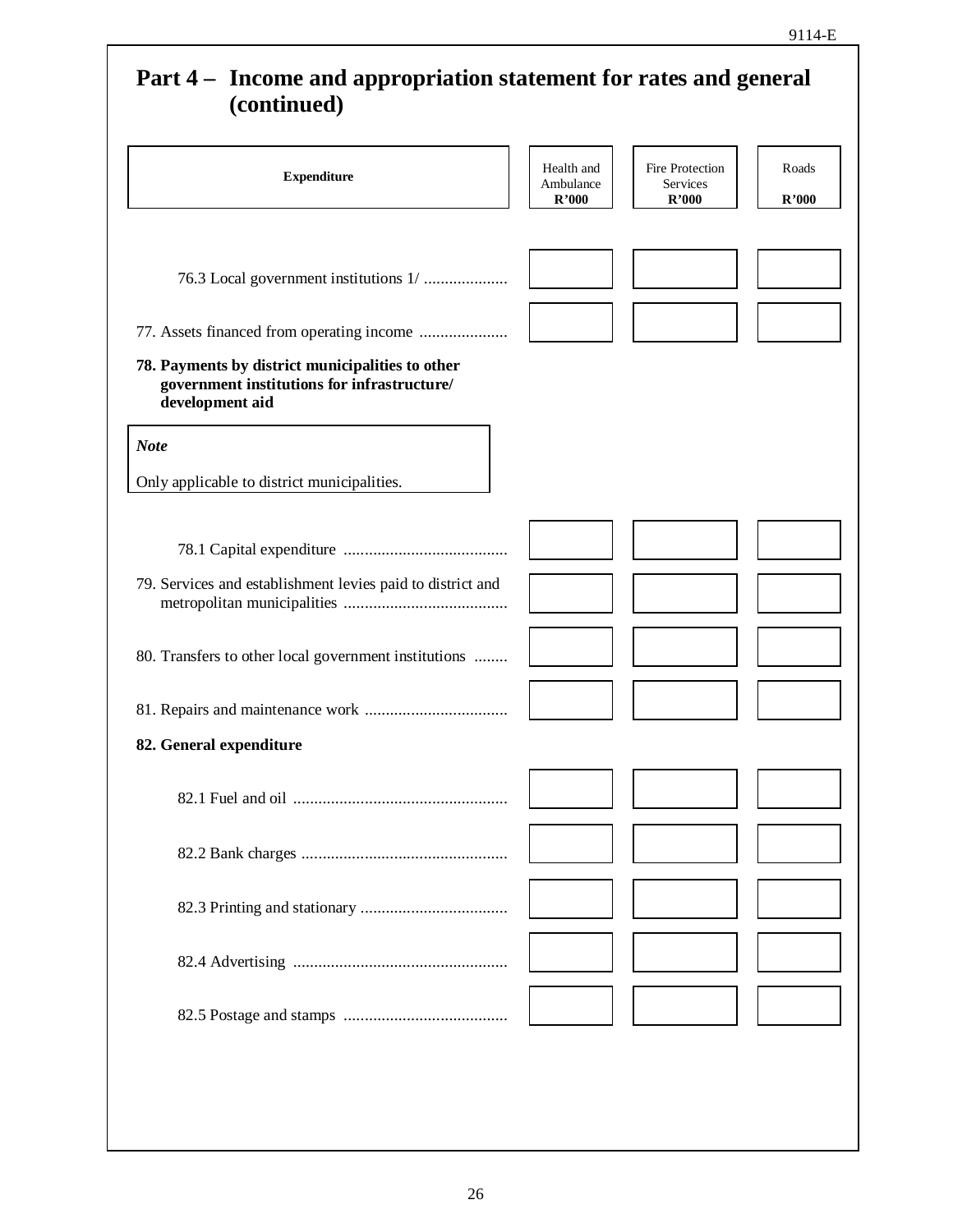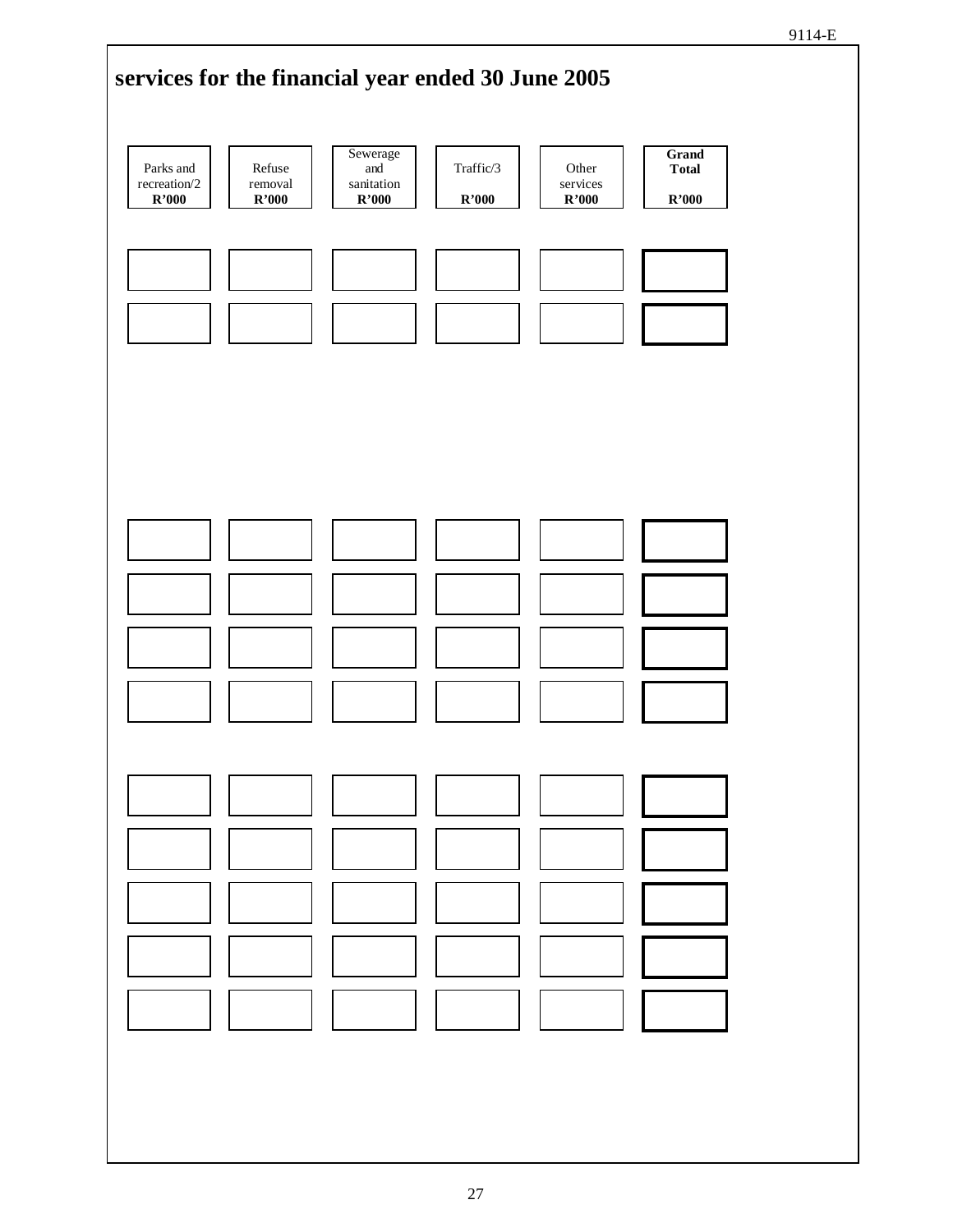## **Part 4 – Income and appropriation statement for rates and general (continued)**

| <b>Expenditure</b>                                  | Health and<br>Ambulance<br>R'000 | Fire Protection<br>Services<br>R'000 | Roads<br>R'000 |
|-----------------------------------------------------|----------------------------------|--------------------------------------|----------------|
|                                                     |                                  |                                      |                |
|                                                     |                                  |                                      |                |
|                                                     |                                  |                                      |                |
| 82.9 Rental of land, building and other structures  |                                  |                                      |                |
|                                                     |                                  |                                      |                |
|                                                     |                                  |                                      |                |
|                                                     |                                  |                                      |                |
|                                                     |                                  |                                      |                |
| 82.14 Hiring of plant and equipment                 |                                  |                                      |                |
|                                                     |                                  |                                      |                |
|                                                     |                                  |                                      |                |
| 84. Less: debited out/recharged (if it appears as a |                                  |                                      |                |
|                                                     |                                  |                                      |                |
|                                                     |                                  |                                      |                |
| <b>Note</b>                                         |                                  |                                      |                |
| Must correspond with question 102 (page 34).        |                                  |                                      |                |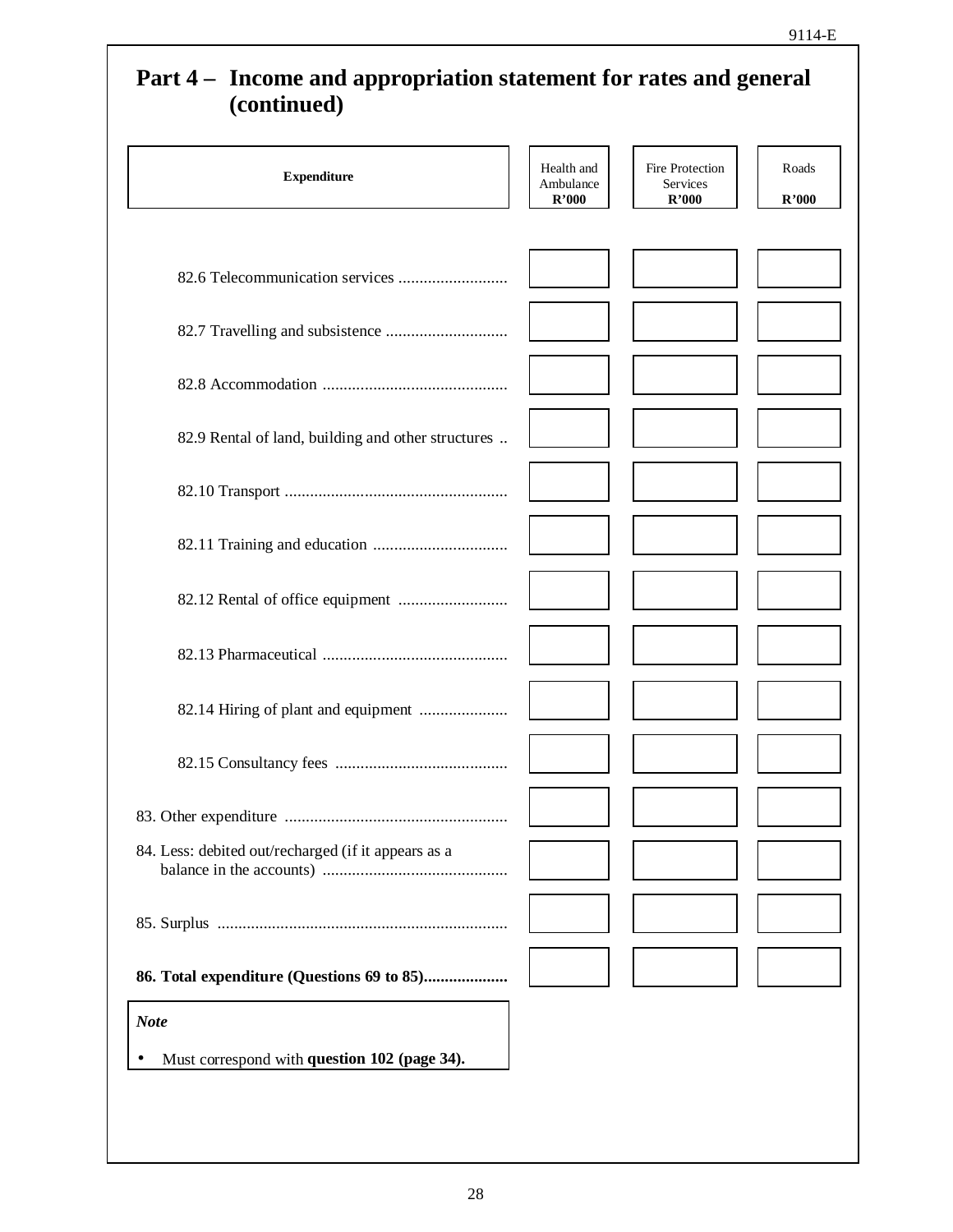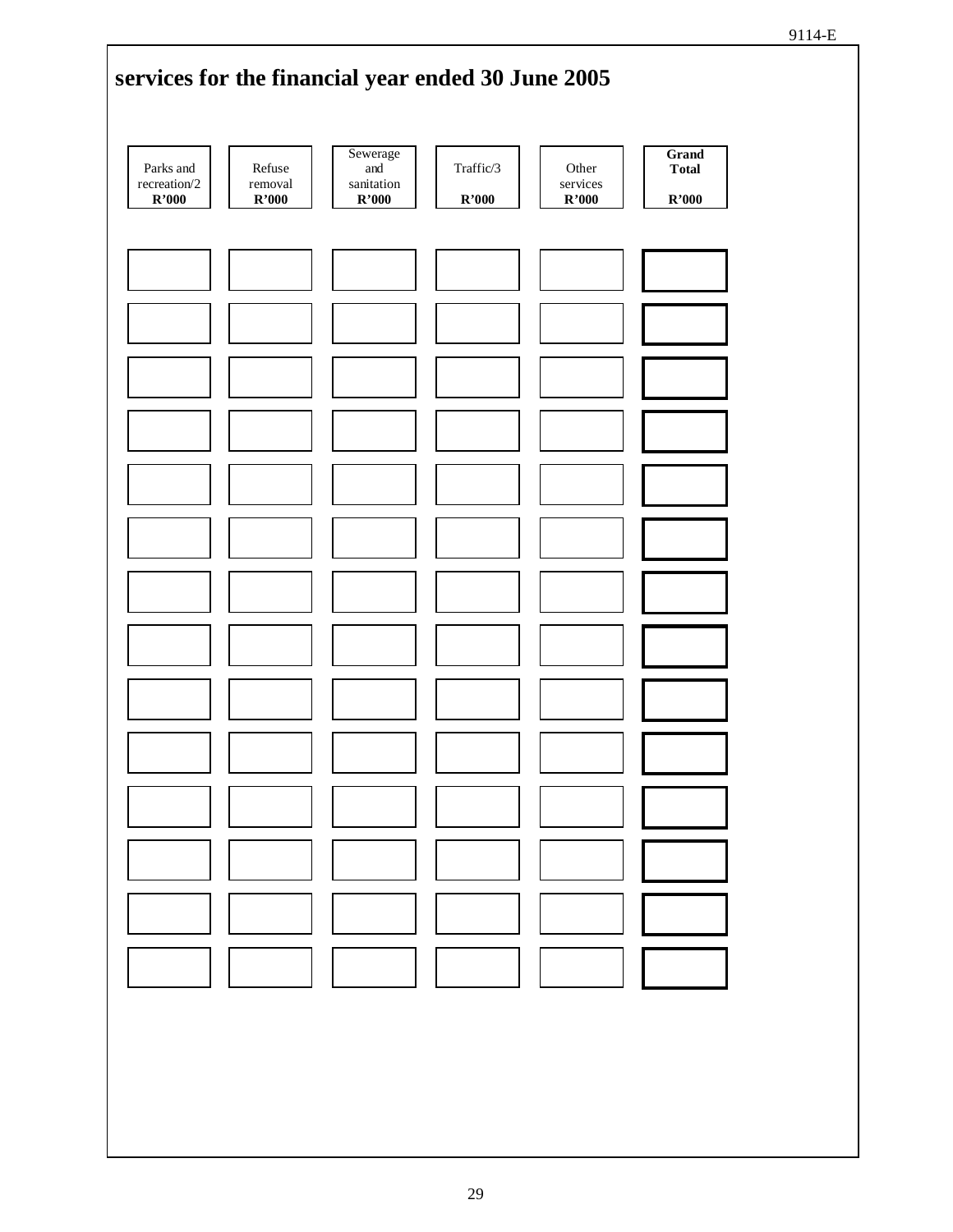## **Part 4 – Income and appropriation statement for rates and general (continued)**

| <b>Income</b>                                                                                                                  | Health and<br>Ambulance<br>R'000 | Fire Protection<br>Services<br>R'000 | Roads<br>R'000 |
|--------------------------------------------------------------------------------------------------------------------------------|----------------------------------|--------------------------------------|----------------|
| <b>Taxes on property</b>                                                                                                       |                                  |                                      |                |
| 87. Assessment rates from                                                                                                      |                                  |                                      |                |
|                                                                                                                                |                                  |                                      |                |
|                                                                                                                                |                                  |                                      |                |
|                                                                                                                                |                                  |                                      |                |
| 88. Assessment rates and other payment of rates                                                                                |                                  |                                      |                |
|                                                                                                                                |                                  |                                      |                |
| <b>Note</b>                                                                                                                    |                                  |                                      |                |
| Amounts payable by the national government,<br>$\bullet$<br>provincial governments and other local government<br>institutions. |                                  |                                      |                |
| 89. Licenses, licensing and other fees                                                                                         |                                  |                                      |                |
| 89.1 Part of motor vehicle licenses which                                                                                      |                                  |                                      |                |
| 89.2 Motor vehicles: other motoring fees (drivers'<br>test and licenses, roadworthy certificates and                           |                                  |                                      |                |
|                                                                                                                                |                                  |                                      |                |
| 89.4 Other licenses, registration fees and                                                                                     |                                  |                                      |                |
|                                                                                                                                |                                  |                                      |                |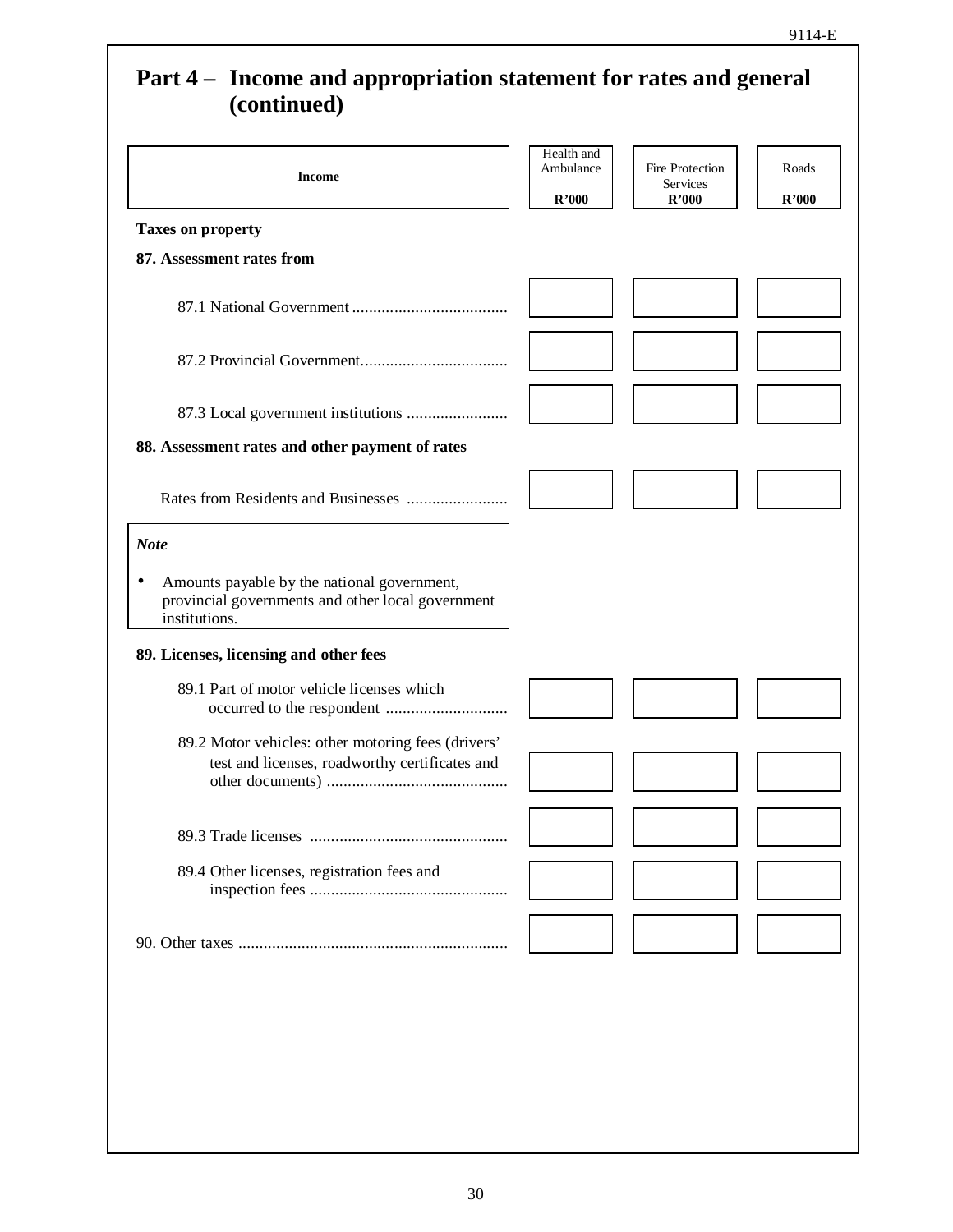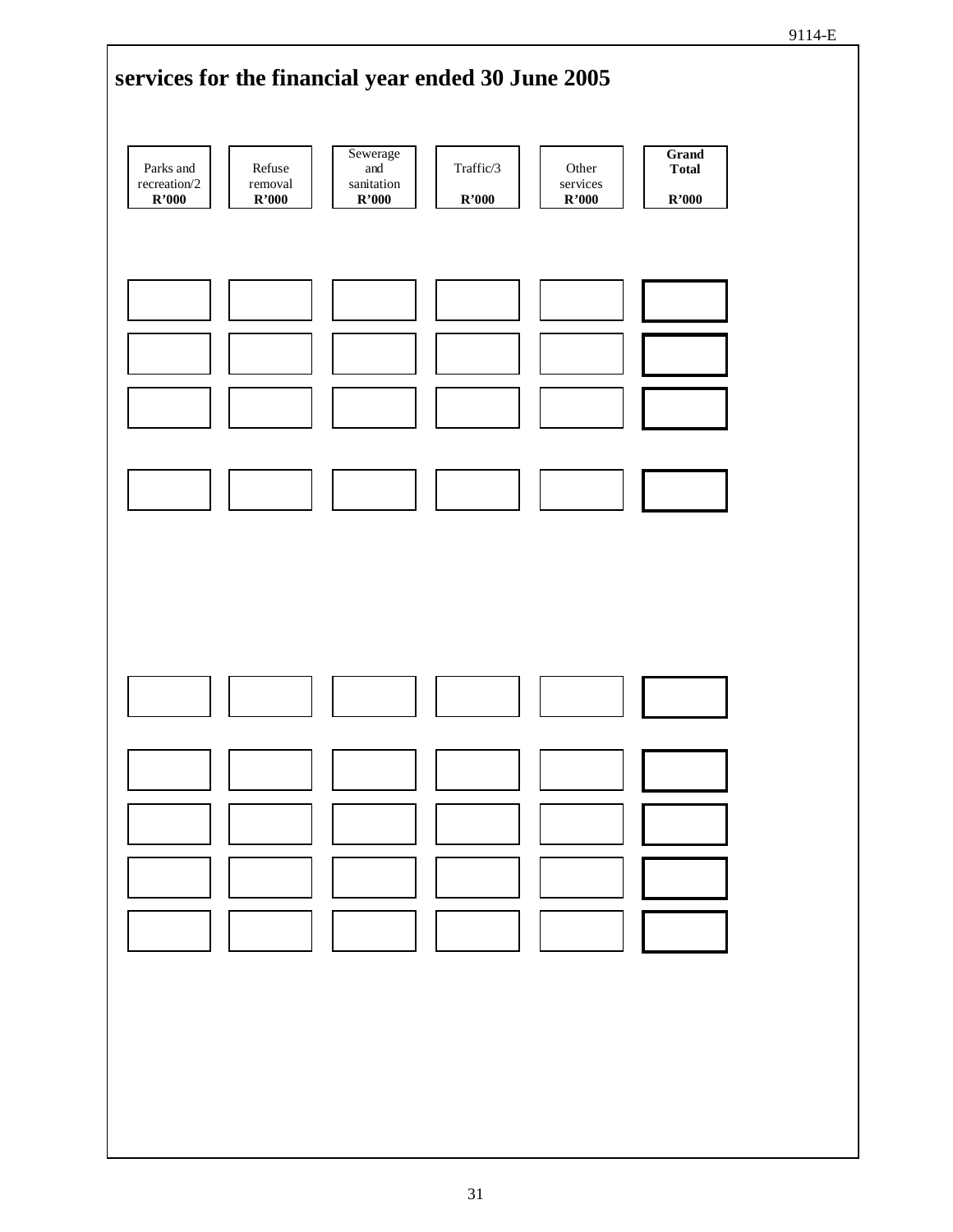### **Part 4 – Income and appropriation statement for rates and general (continued)**

| $(u$ ununu $(u)$                                                                                                       |                                  |                                      |                |
|------------------------------------------------------------------------------------------------------------------------|----------------------------------|--------------------------------------|----------------|
| <b>Income</b>                                                                                                          | Health and<br>Ambulance<br>R'000 | Fire Protection<br>Services<br>R'000 | Roads<br>R'000 |
| 91. Metropolitan municipalities and district<br>municipalities levies                                                  |                                  |                                      |                |
|                                                                                                                        |                                  |                                      |                |
|                                                                                                                        |                                  |                                      |                |
| 92. Property income                                                                                                    |                                  |                                      |                |
| 92.1 Interest (including interest on amounts in<br>arrear):                                                            |                                  |                                      |                |
|                                                                                                                        |                                  |                                      |                |
|                                                                                                                        |                                  |                                      |                |
| 92.2 Parking meter and parking garage fees                                                                             |                                  |                                      |                |
|                                                                                                                        |                                  |                                      |                |
|                                                                                                                        |                                  |                                      |                |
| 94. Fines, forfeitures, Penalties and collection costs                                                                 |                                  |                                      |                |
| 95. Intergovernmental transfers received from other<br>spheres of government for services rendered<br>on agency basis: |                                  |                                      |                |
|                                                                                                                        |                                  |                                      |                |
|                                                                                                                        |                                  |                                      |                |
|                                                                                                                        |                                  |                                      |                |
|                                                                                                                        |                                  |                                      |                |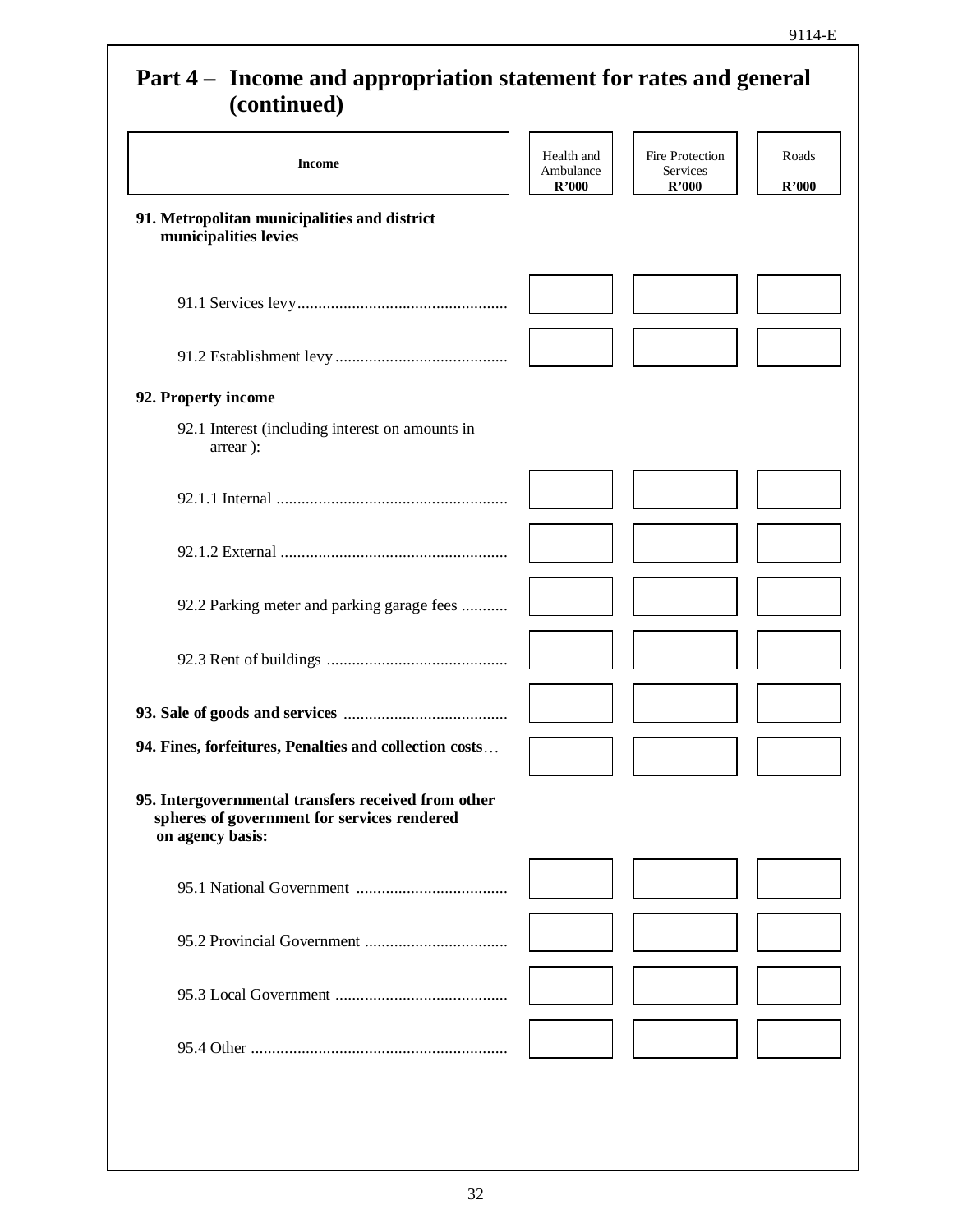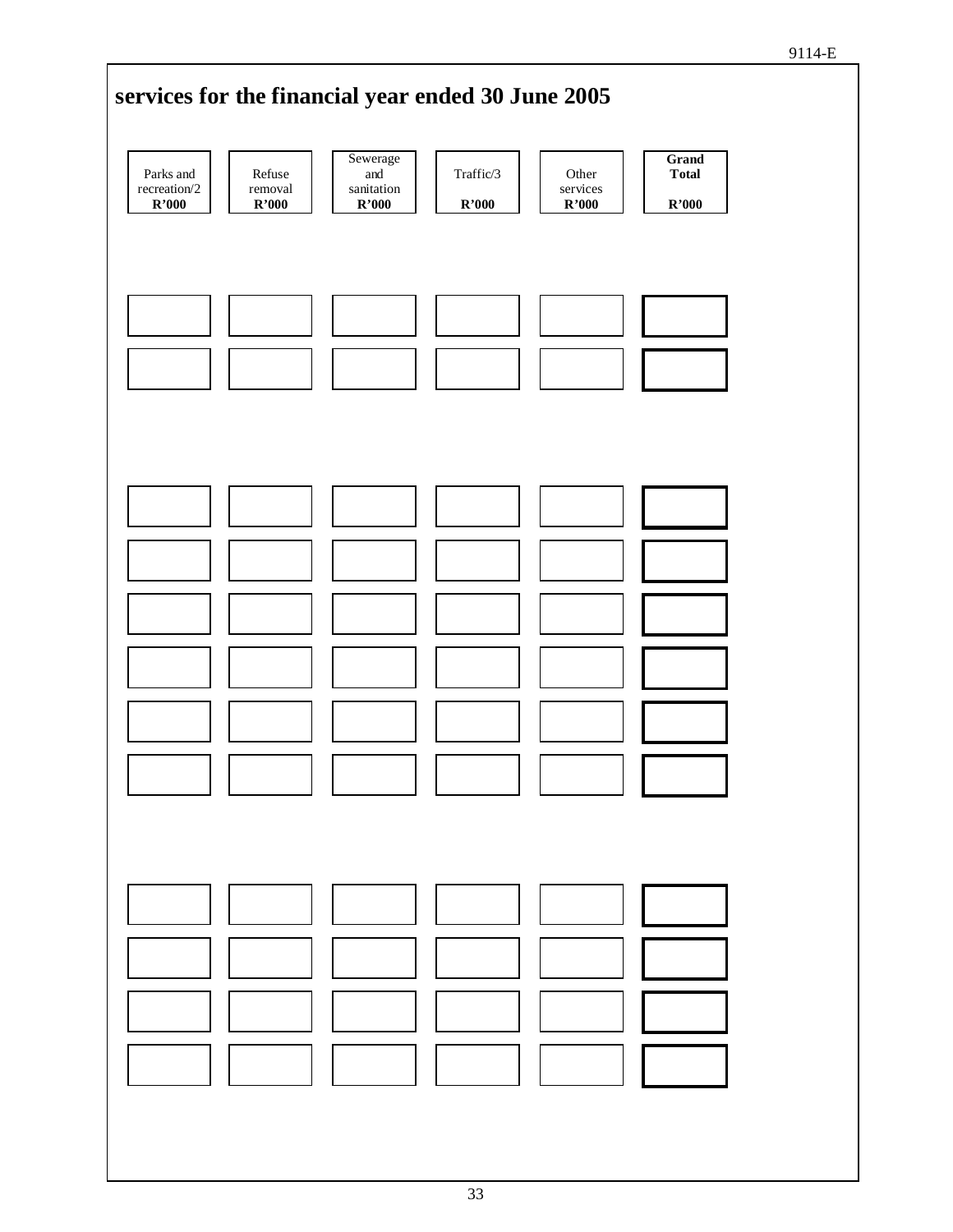## **Part 4 – Income and appropriation statement for rates and general (concluded) Income** Health and **Health** and **Health** and **Health** and **Health** and **Health** and **Ambulgage** Ambulance **R'000** Fire Protection **Services R'000** Roads **R'000 96. Other inter-governmental transfers from (excluding agency basis)** 96.1 National Government ...................................... 96.2 Provincial Government.................................... 96.3 Local Government .......................................... 96.4 Other (e.g. CSIR) ........................................... 97. Deficits capitalised/transferred to capital accounts ...... **98. Bad Debts** 98.1 Bad debts recovered ....................................... 98.2 Transfer for provision ..................................... 99. Transfers from tariff stabilisation and other reserve funds .......................................................................... 100. Other income ........................................................... 101. Deficit ...................................................................... **102. Total income (Questions 87 to 101)** ........................ *Note* • Must correspond with **question 86 (page 28).**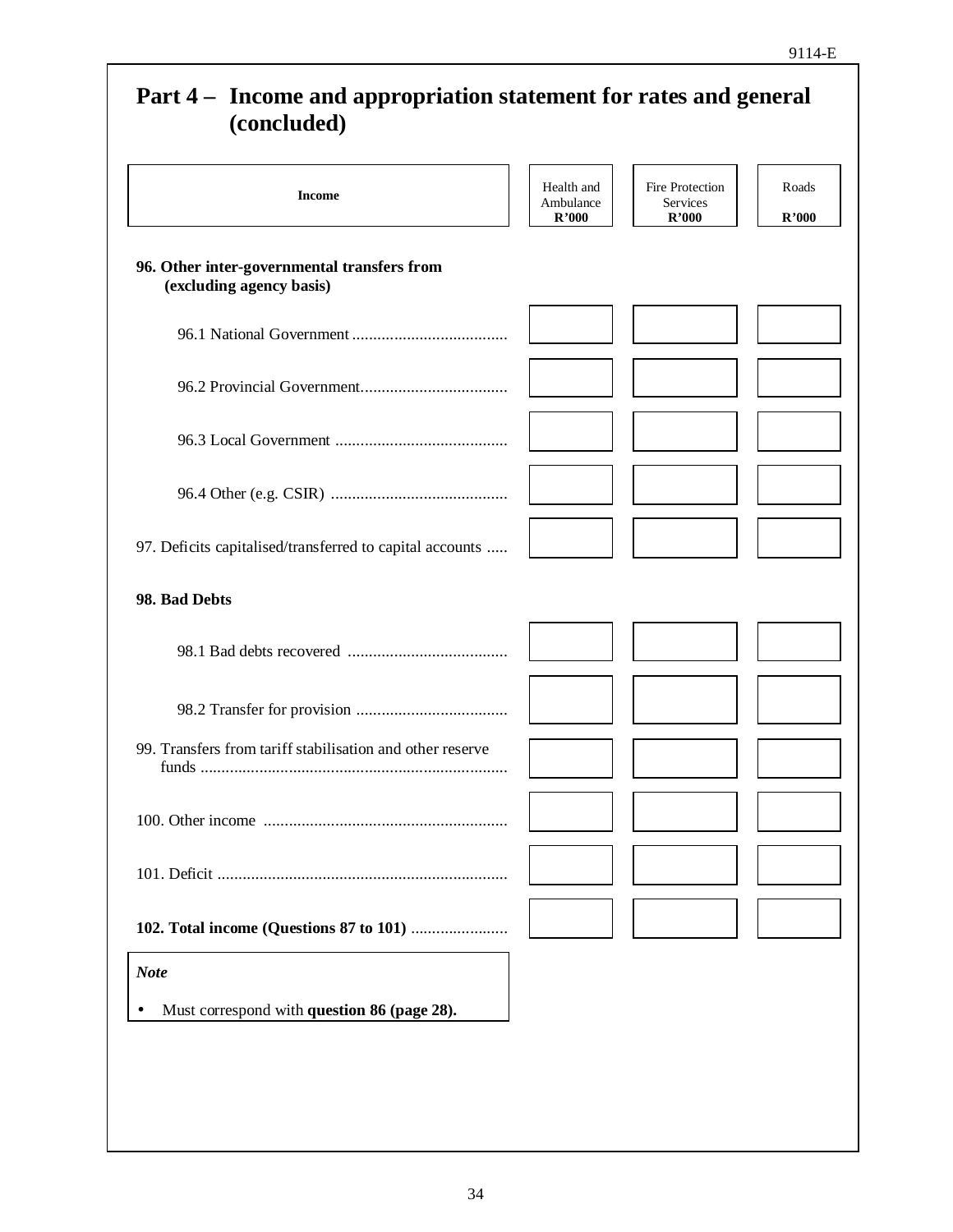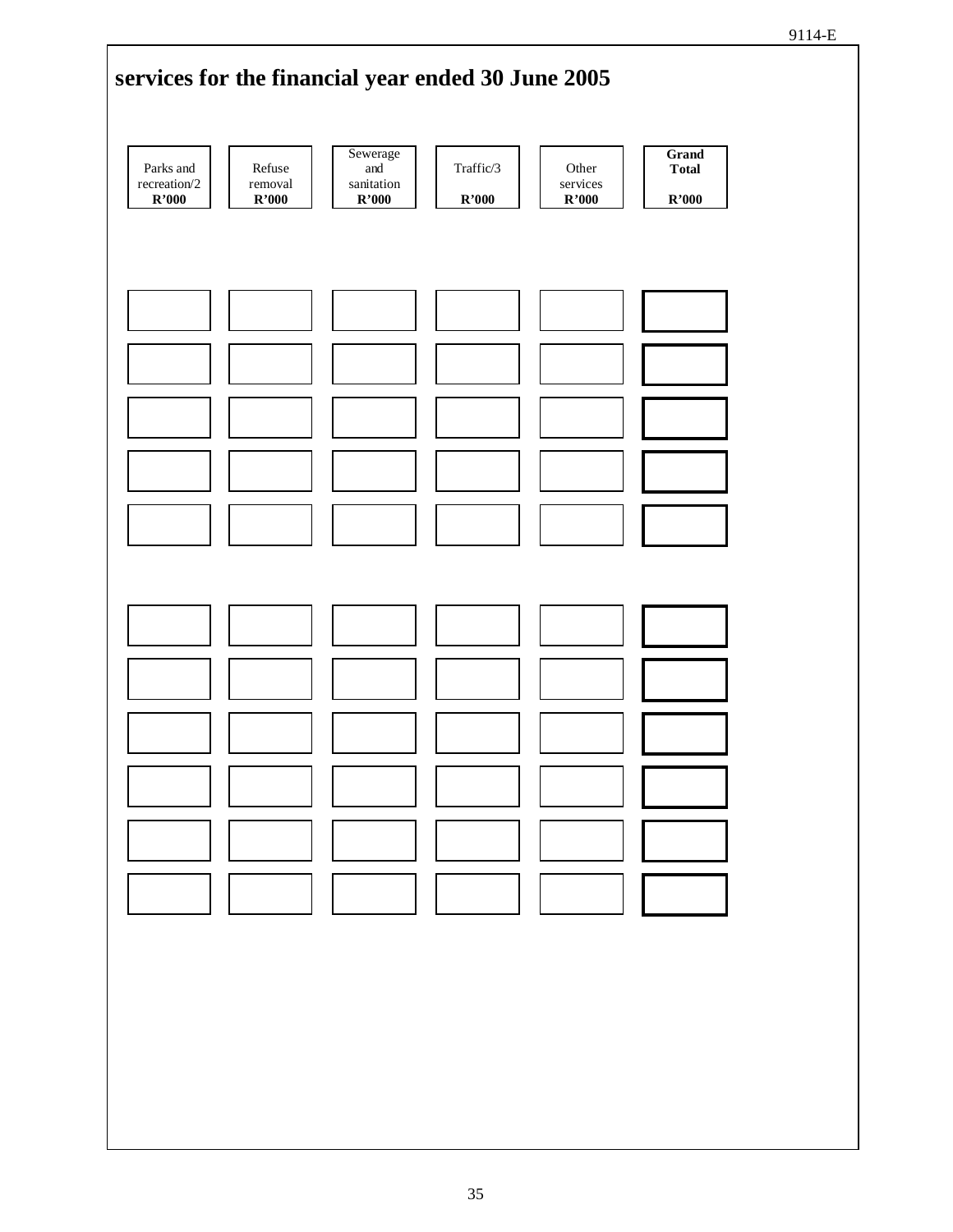## **Part 5 – Income and appropriation statement for housing and trading**

#### *Note*

• **Housing services must not be included in or treated as part of trading services**.

#### *Include*

• **Other trading services includes all other enterprises or business activities** for which separate accounts exist, such as forestry, agriculture, airports, mineral baths, stone crushing and sand supply services.

|                                               |                  | Trading services  |                              |  |
|-----------------------------------------------|------------------|-------------------|------------------------------|--|
| <b>Expenditure</b>                            | Housing<br>R'000 | Abattoir<br>R'000 | Electricity and gas<br>R'000 |  |
| 103. Compensation of employees                |                  |                   |                              |  |
|                                               |                  |                   |                              |  |
| 105. Interest                                 |                  |                   |                              |  |
|                                               |                  |                   |                              |  |
|                                               |                  |                   |                              |  |
| 106. Redemptions and transfers to             |                  |                   |                              |  |
| <b>Exclude</b>                                |                  |                   |                              |  |
| Interest.                                     |                  |                   |                              |  |
| 107. Transfers to expenditure on fixed assets |                  |                   |                              |  |
|                                               |                  |                   |                              |  |
|                                               |                  |                   |                              |  |
|                                               |                  |                   |                              |  |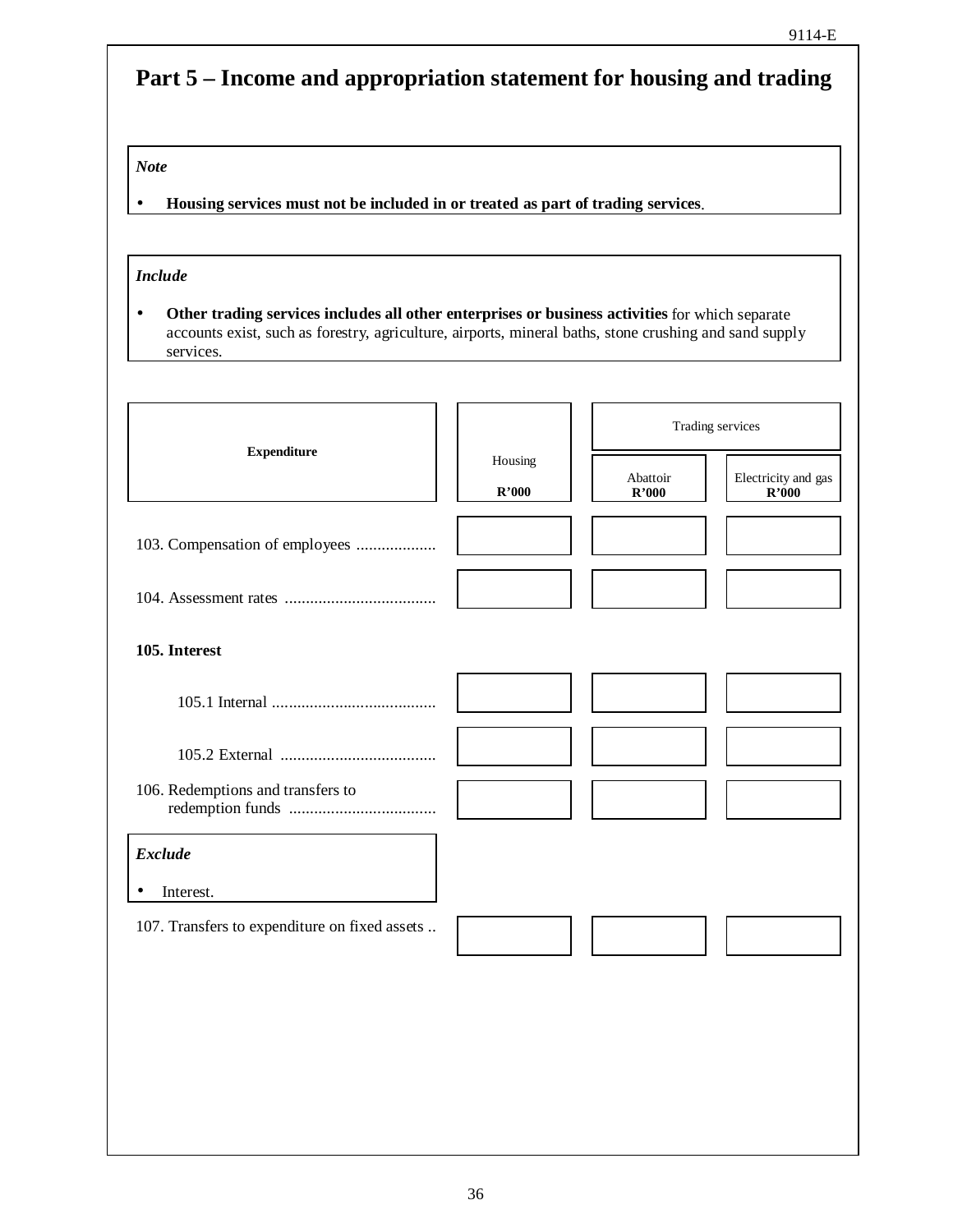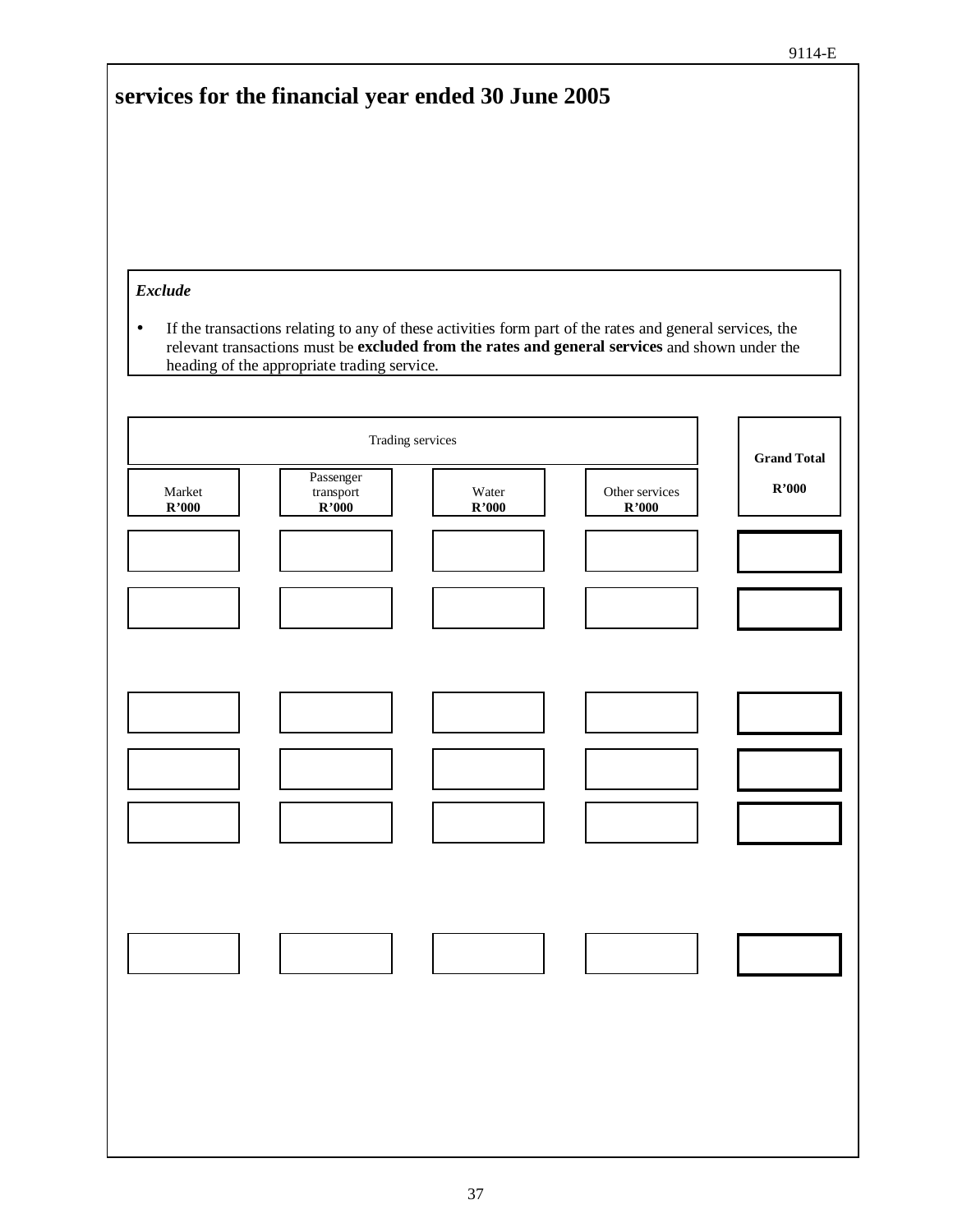## **Part 5 – Income and appropriation statement for housing and trading (continued)**

|                                                                                                                        |                  |                   | Trading services             |
|------------------------------------------------------------------------------------------------------------------------|------------------|-------------------|------------------------------|
| <b>Expenditure</b>                                                                                                     | Housing<br>R'000 | Abattoir<br>R'000 | Electricity and gas<br>R'000 |
| 108. Transfers to reserve funds and<br>provisions                                                                      |                  |                   |                              |
| <b>Include</b>                                                                                                         |                  |                   |                              |
| All kinds of reserve, redemption, capital<br>$\bullet$<br>and development funds, the revolving<br>fund and provisions. |                  |                   |                              |
| 108.1 Working capital and general                                                                                      |                  |                   |                              |
| 108.2 Maintenance reserve                                                                                              |                  |                   |                              |
|                                                                                                                        |                  |                   |                              |
|                                                                                                                        |                  |                   |                              |
|                                                                                                                        |                  |                   |                              |
| 111. Levies paid to district municipalities<br>and metropolitan municipalities                                         |                  |                   |                              |
| 112. General expenditure                                                                                               |                  |                   |                              |
|                                                                                                                        |                  |                   |                              |
|                                                                                                                        |                  |                   |                              |
|                                                                                                                        |                  |                   |                              |
|                                                                                                                        |                  |                   |                              |
|                                                                                                                        |                  |                   |                              |
|                                                                                                                        |                  |                   |                              |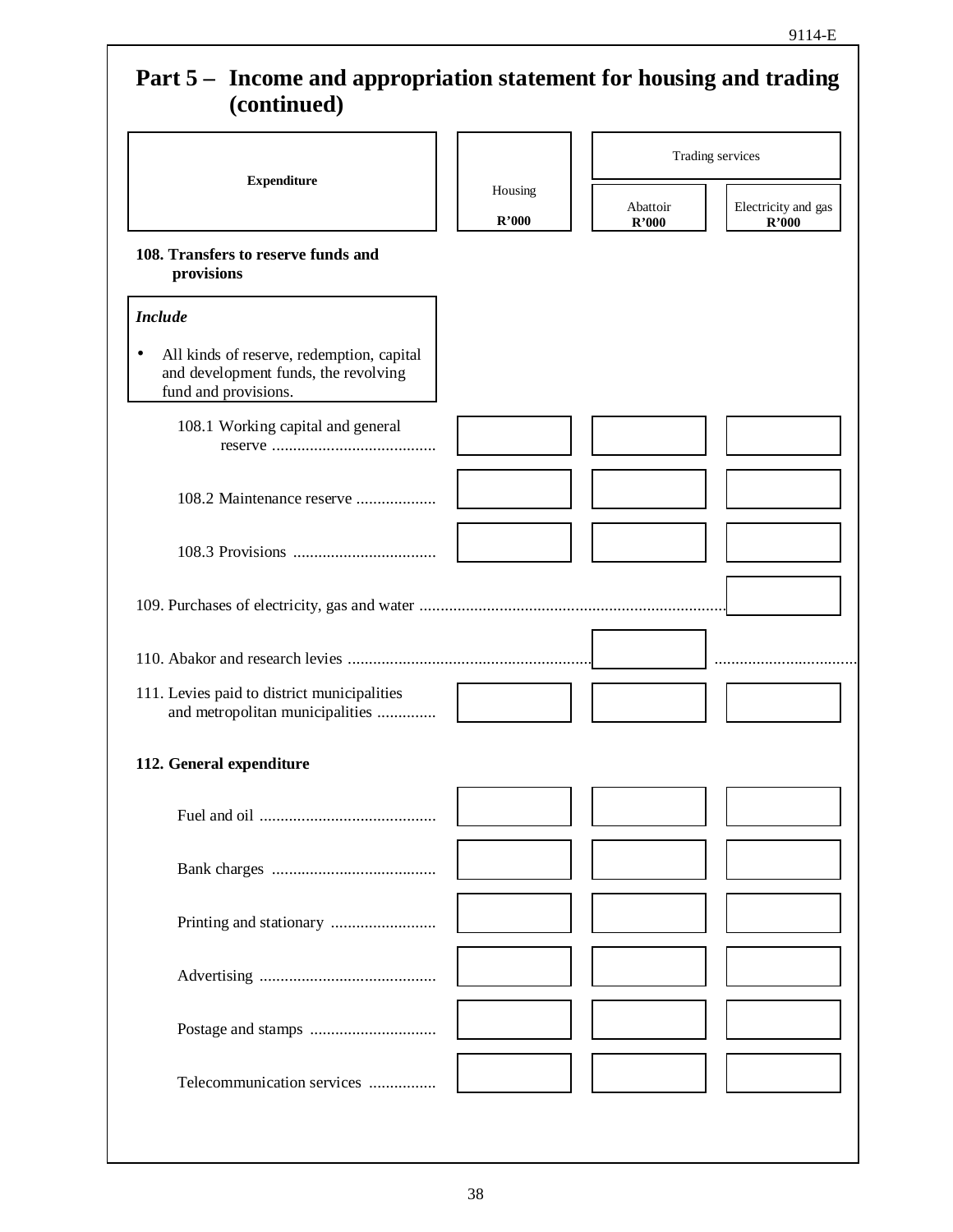

|                                  | Trading services                                      |                                 |                         | <b>Grand Total</b>     |  |
|----------------------------------|-------------------------------------------------------|---------------------------------|-------------------------|------------------------|--|
| Market<br>$\mathbf{R}^\star 000$ | Passenger<br>transport<br>$\overline{\mathbf{R'000}}$ | Water<br>$\mathbf{R}^{\ast}000$ | Other services<br>R'000 | $\mathbf{R}^{\ast}000$ |  |
|                                  |                                                       |                                 |                         |                        |  |
|                                  |                                                       |                                 |                         |                        |  |
|                                  |                                                       |                                 |                         |                        |  |
|                                  |                                                       |                                 |                         |                        |  |
|                                  |                                                       |                                 |                         |                        |  |
|                                  |                                                       |                                 |                         |                        |  |
|                                  |                                                       |                                 |                         |                        |  |
|                                  |                                                       |                                 |                         |                        |  |
|                                  |                                                       |                                 |                         |                        |  |
|                                  |                                                       |                                 |                         |                        |  |
|                                  |                                                       |                                 |                         |                        |  |
|                                  |                                                       |                                 |                         |                        |  |
|                                  |                                                       |                                 |                         |                        |  |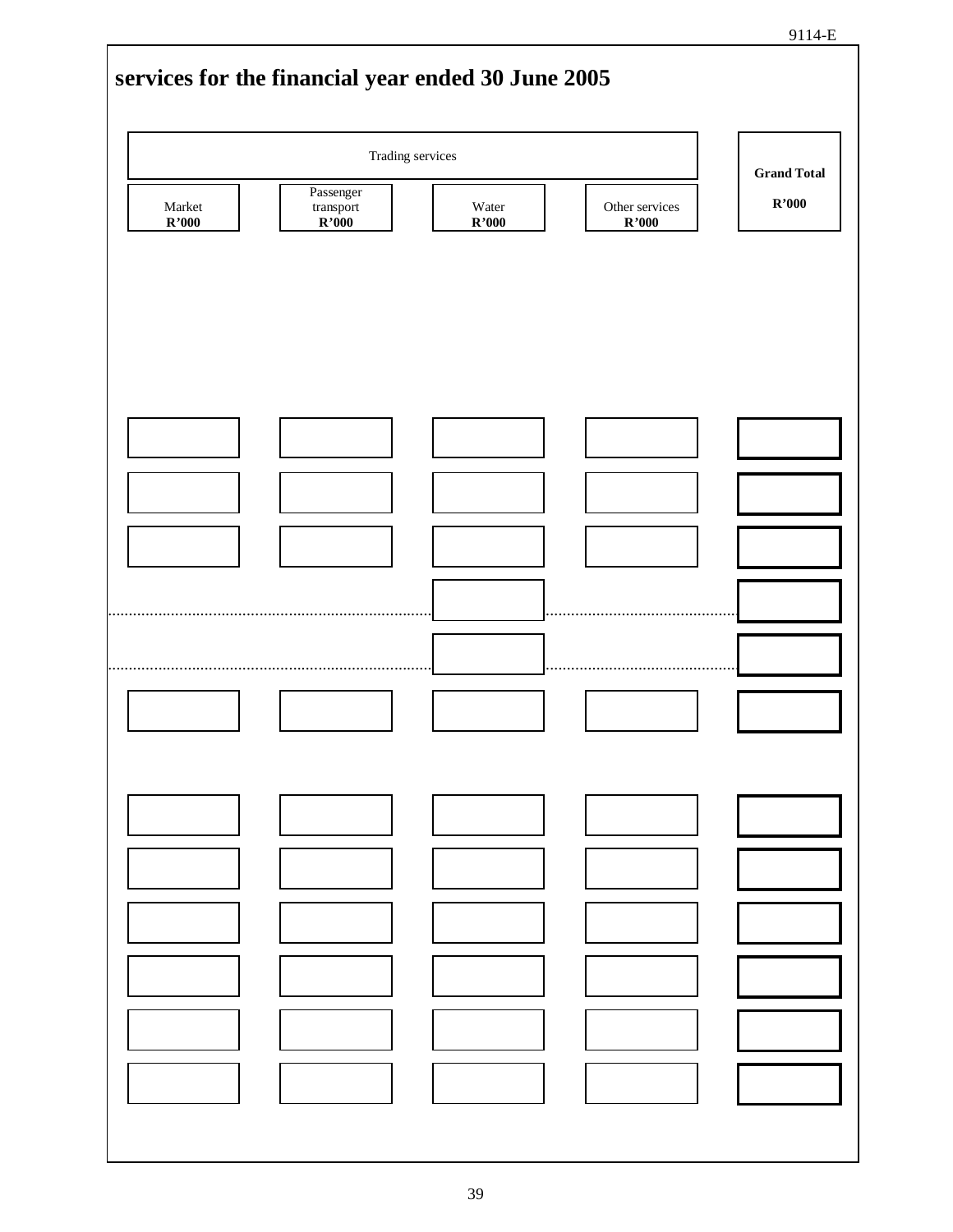## **(continued)** Trading services **Expenditure** Housing **R'000** Abattoir **R'000** Electricity and gas **R'000** Travelling and subsistence ...................... Accommodation ...................................... Rental of land, building & other structures ................................................ Transport ................................................ Training and education ............................ Rental of office equipment ...................... Pharmaceutical ........................................ Hiring of plant and equipment ................. Consultancy fees ..................................... 113. Other expenditure ...................................... 114. **Less:** debited out/ recharged (if it appears as a balance in the accounts).......... 115. Surplus ...................................................... **116. Total expenditure (Questions 103 to 115) .........................................................** *Note* • Must correspond with **question 126 (page 44).**

# **Part 5 – Income and appropriation statement for housing and trading**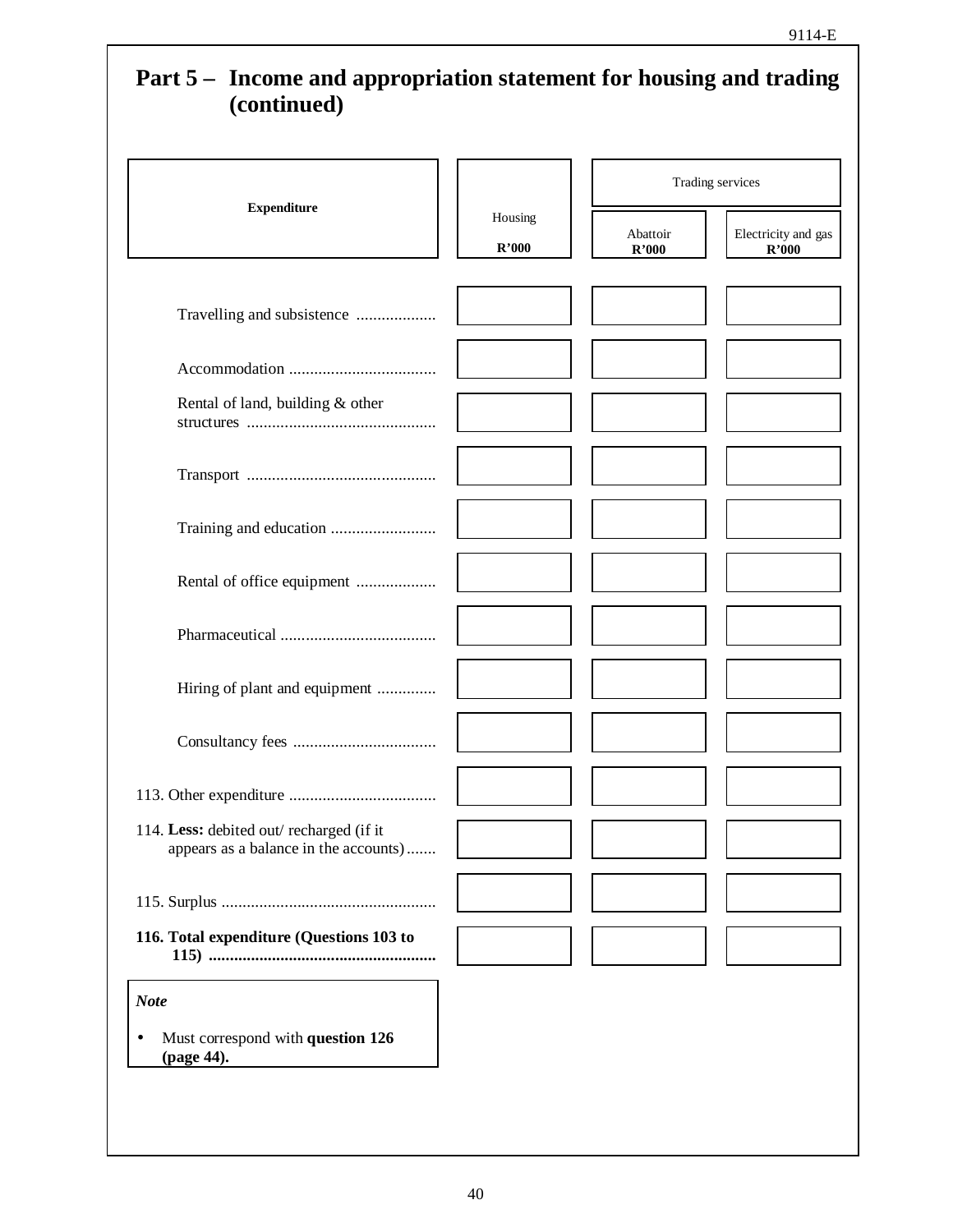|                                  | Trading services                         |                |                                          | <b>Grand Total</b>     |  |
|----------------------------------|------------------------------------------|----------------|------------------------------------------|------------------------|--|
| $\operatorname{Market}$<br>R'000 | Passenger<br>$\mbox{transport}$<br>R'000 | Water<br>R'000 | Other services<br>$\mathbf{R}^\star 000$ | $\mathbf{R}^{\ast}000$ |  |
|                                  |                                          |                |                                          |                        |  |
|                                  |                                          |                |                                          |                        |  |
|                                  |                                          |                |                                          |                        |  |
|                                  |                                          |                |                                          |                        |  |
|                                  |                                          |                |                                          |                        |  |
|                                  |                                          |                |                                          |                        |  |
|                                  |                                          |                |                                          |                        |  |
|                                  |                                          |                |                                          |                        |  |
|                                  |                                          |                |                                          |                        |  |
|                                  |                                          |                |                                          |                        |  |
|                                  |                                          |                |                                          |                        |  |
|                                  |                                          |                |                                          |                        |  |
|                                  |                                          |                |                                          |                        |  |
|                                  |                                          |                |                                          |                        |  |
|                                  |                                          |                |                                          |                        |  |
|                                  |                                          |                |                                          |                        |  |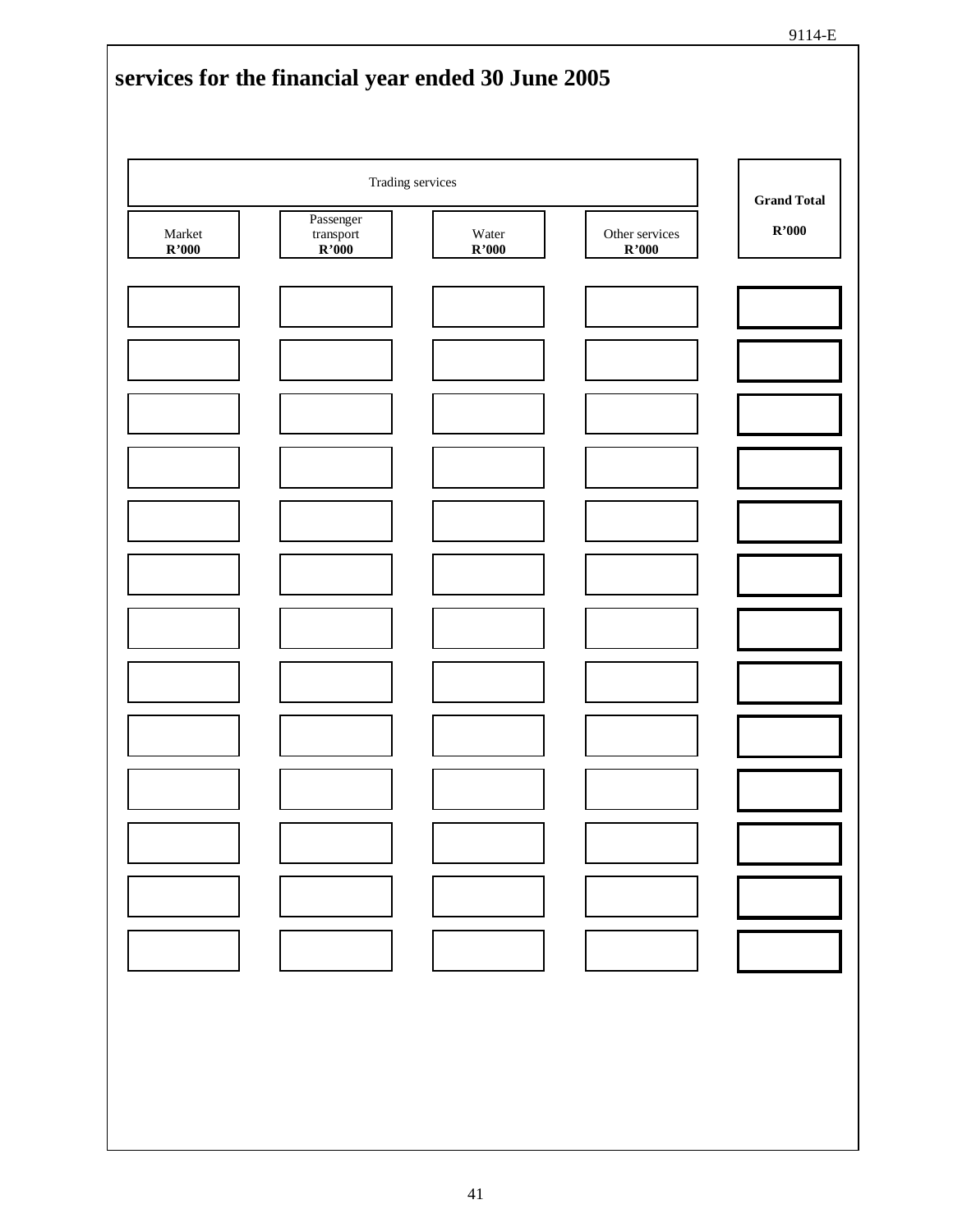## **Part 5 – Income and appropriation statement for housing and trading (continued)** Trading services **Income** Housing **R'000** Abattoir **R'000** Electricity and gas **R'000 117. Intergovernmental transfers, subsidies, grants-in-aid, transfers and refunds from** 117.1 National government ..................... 117.2 Provincial government ................... 117.3 District municipalities and metropolitan municipalities ........... 117.4 Other local government institutions ..................................... 118. Rent of buildings ....................................... **119. Interest** 119.1 Internal .......................................... 119.2 External ......................................... 120. Sale of electricity, gas and water ................................................................................. 121. Transfers from tariff stabilisation and other reserve funds .................................... **122. Bad debts** 122.1 Bad debts recovered ....................... 122.2 Transfer from provision .................

#### 42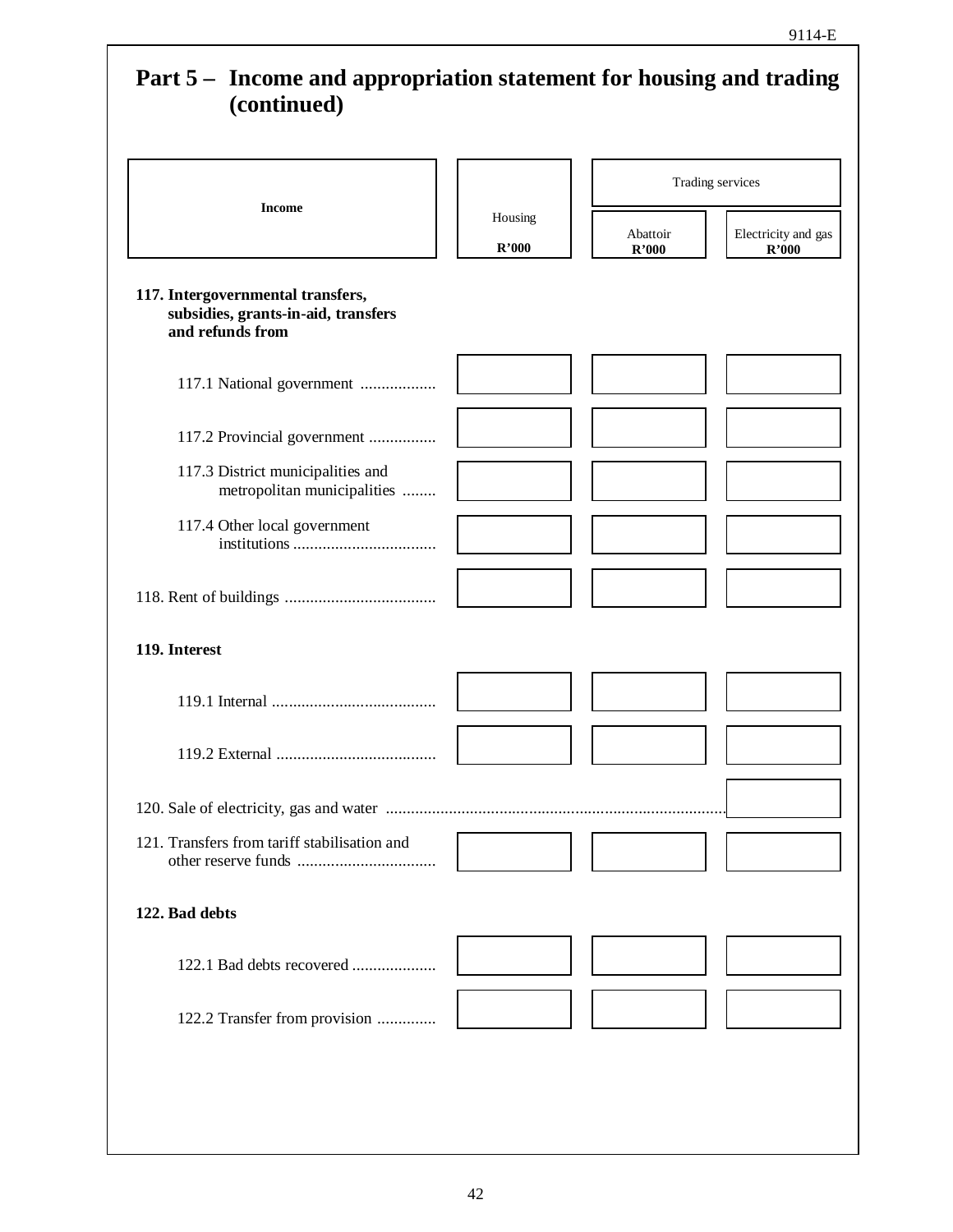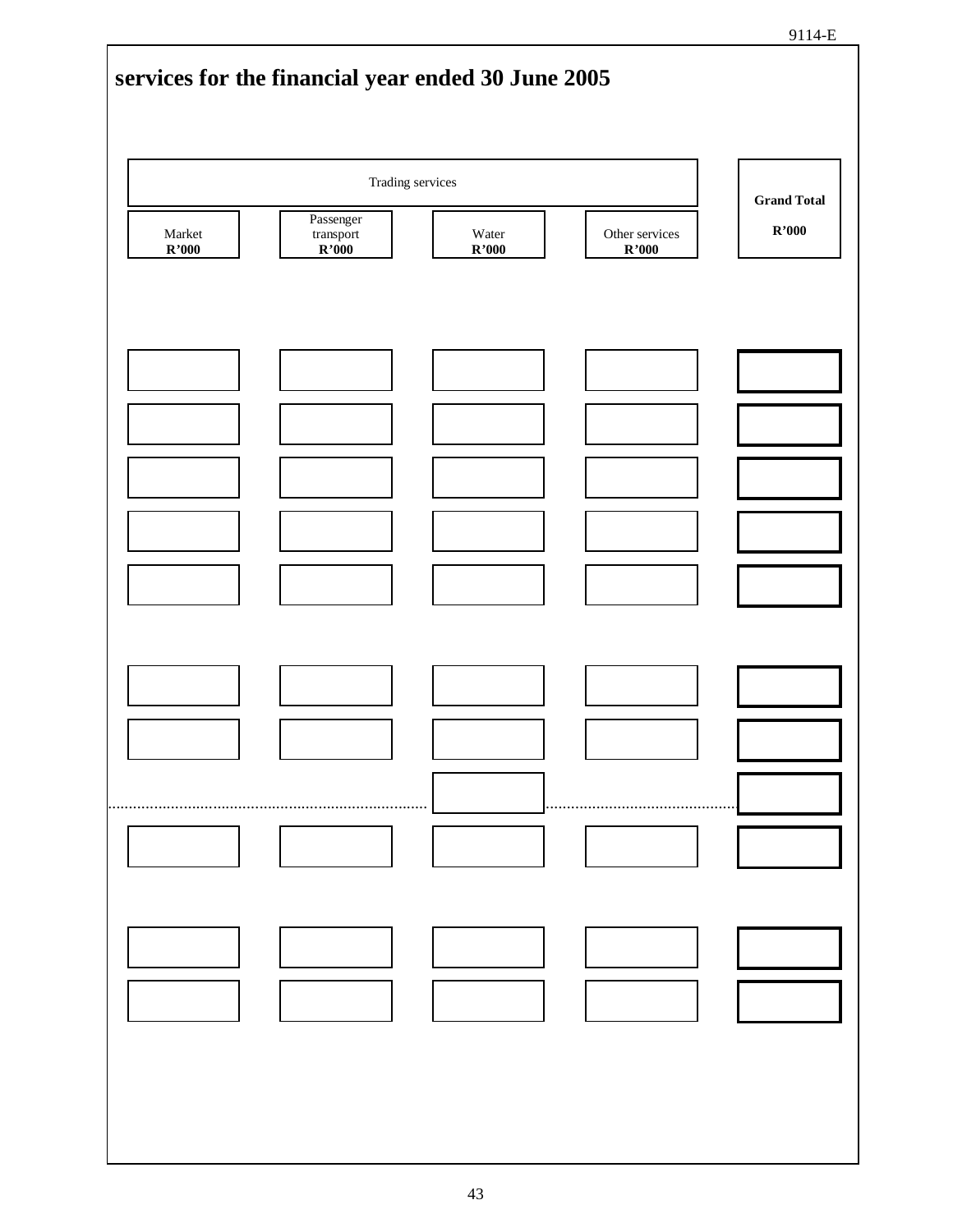## **Part 5 – Income and appropriation statement for housing and trading (concluded)**

|                                                                             |                                    |                                    | Trading services                               |
|-----------------------------------------------------------------------------|------------------------------------|------------------------------------|------------------------------------------------|
| <b>Income</b>                                                               | Housing<br>$\mathbf{R}^\prime 000$ | Abattoir<br>$\mathbf{R}^{\ast}000$ | Electricity and gas<br>$\mathbf{R}^\prime 000$ |
| 124. Deficit transferred to rates and general                               |                                    |                                    |                                                |
|                                                                             |                                    |                                    |                                                |
| 126. Total income (Questions 117 to 125)                                    |                                    |                                    |                                                |
| <b>Note</b><br>Must correspond with question 116<br>$\bullet$<br>(page 40). |                                    |                                    |                                                |
|                                                                             |                                    |                                    |                                                |
|                                                                             |                                    |                                    |                                                |
|                                                                             |                                    |                                    |                                                |
|                                                                             |                                    |                                    |                                                |
|                                                                             |                                    |                                    |                                                |
|                                                                             |                                    |                                    |                                                |
|                                                                             |                                    |                                    |                                                |
|                                                                             |                                    |                                    |                                                |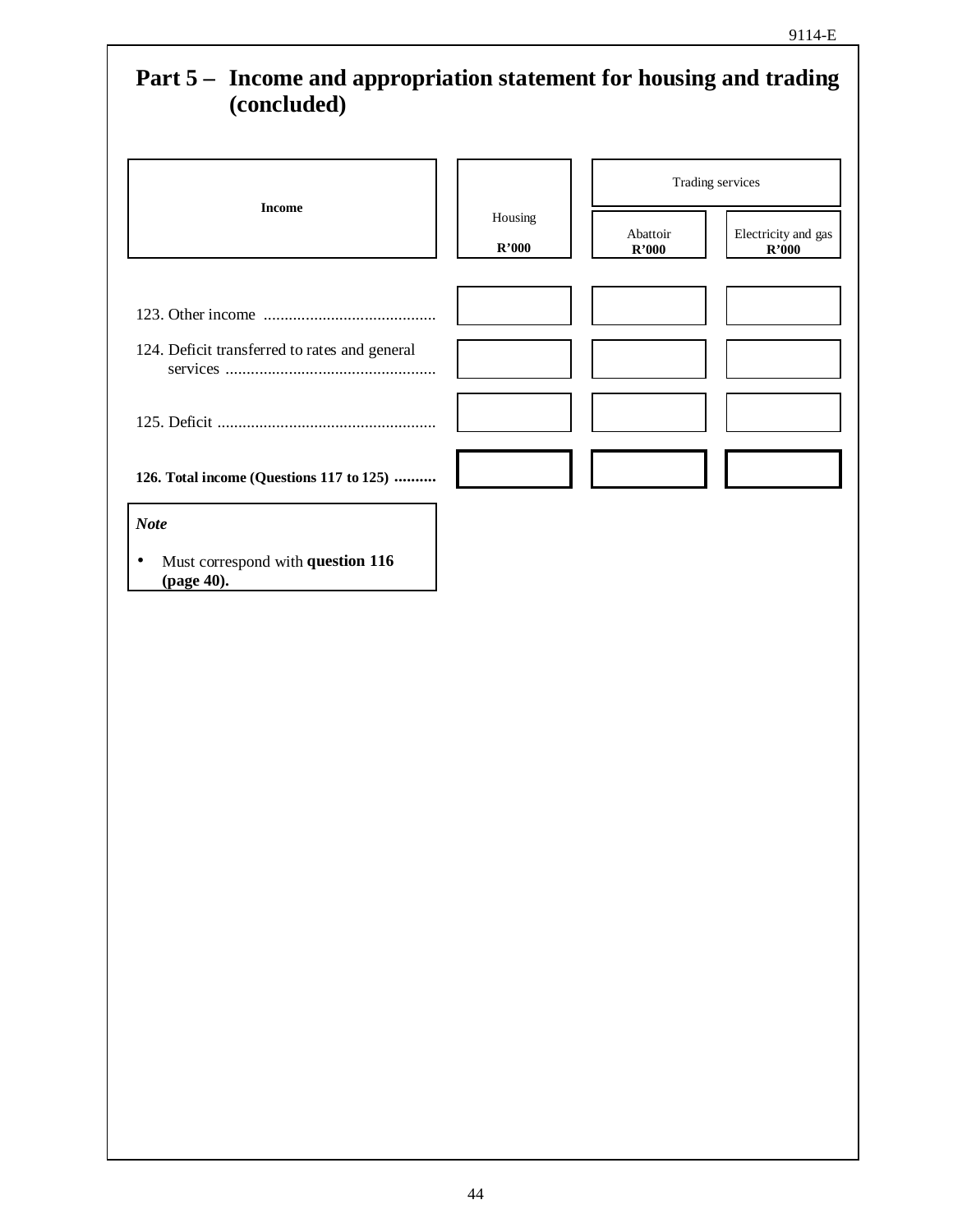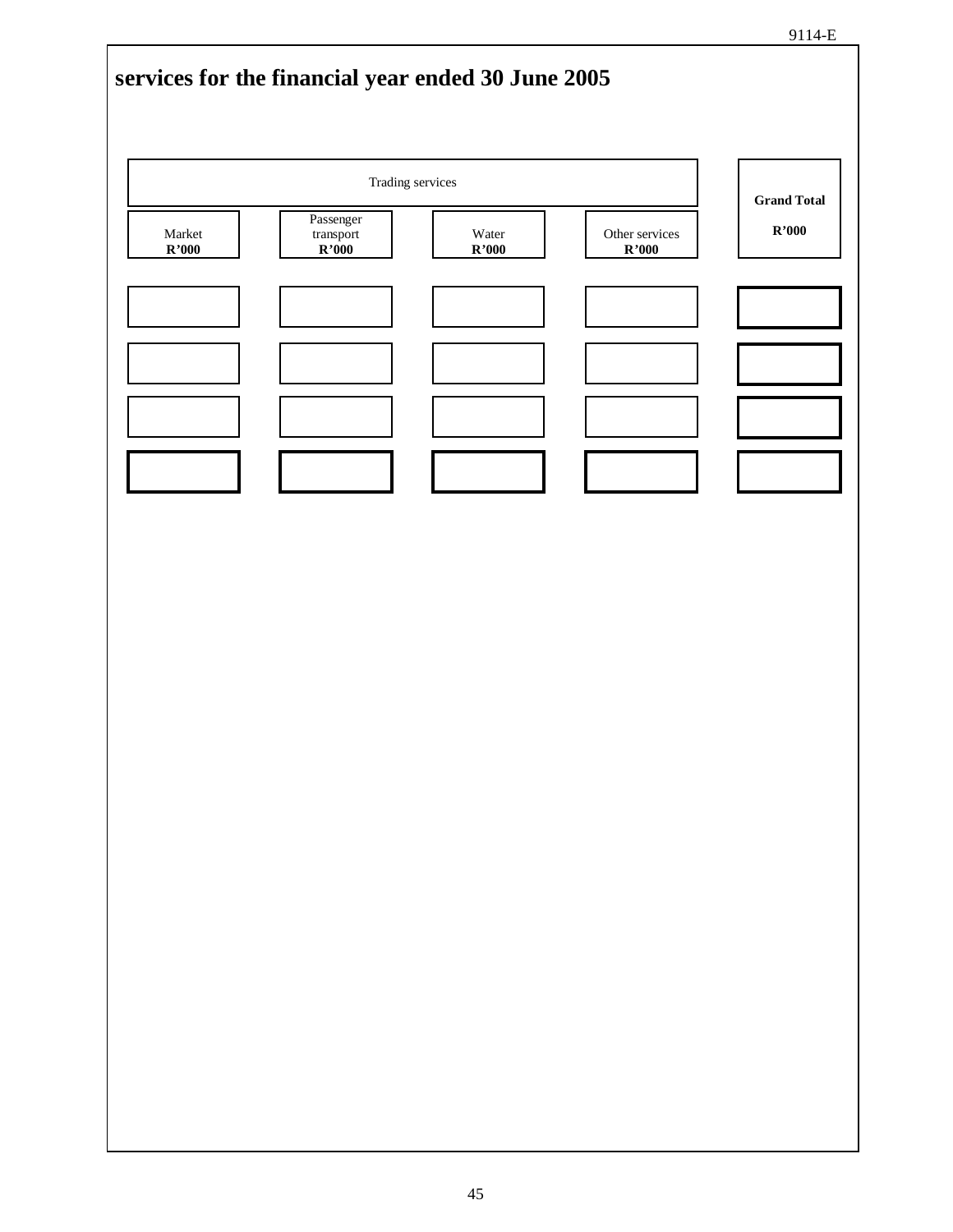# **Part 8 – Capital receipts during the financial year ended 30 June 2005 SOURCES OF CAPITAL RECEIPTS** • Records amounts received during the financial year ended 30 June 2005 specifically intended for the financing of capital expenditure, such as capital grants and transfers, capital allowances, etc. • Include amounts allocated for capital expenditure and shown as such in the income statements of rates and general services, housing and trading services as transfers to the financing of fixed assets. • Do **not** include transfers from own reserve funds or the proceeds of loans concluded for the financing of capital expenditure. **R'000** 127. NATIONAL GOVERNMENT..................................................................................... **R'000** 128. PROVINCIAL GOVERNMENT ................................................................................. **R'000** 129. MUNICIPALITIES ..................................................................................................... **R'000** 130. PRIVATE SECTOR .................................................................................................... **R'000** 131. OTHER RESOURCES ................................................................................................ **R'000 TOTAL (Questions 127 to 131) ..................................................................................**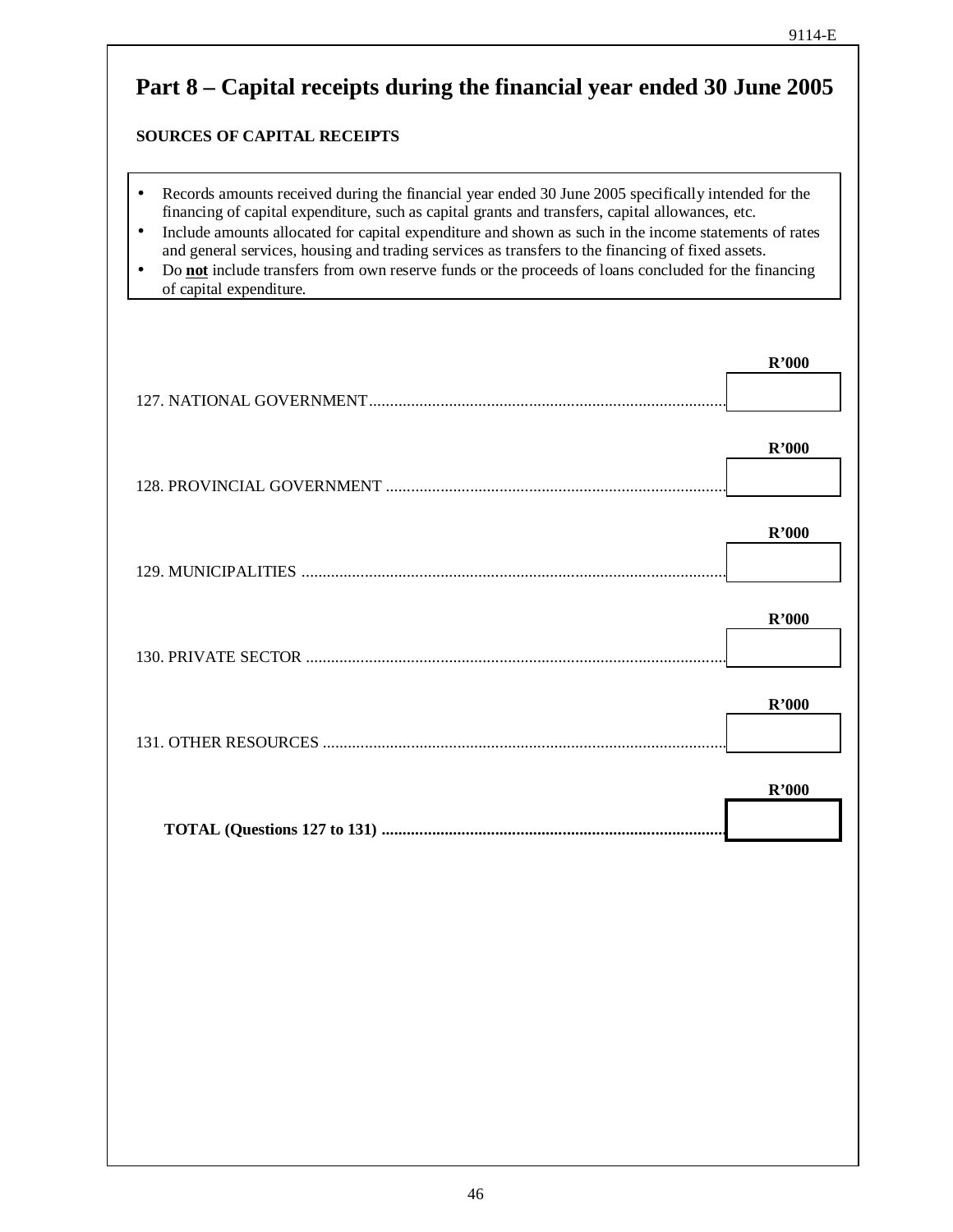## **Part 9 – Comments**

**132. To minimise queries from Stats SA regarding the data provided, please provide comments on:**

- **Any information you have supplied in this questionnaire.**
- **Changes in the status of this institution (e.g. amalgamations).**
- **Any unusual circumstances affecting the data provided.**
- **Any other difficulties with the completion of the questionnaire.**

| 133. Please provide an estimate of the time take to complete this questionnaire.                                     |      |       |
|----------------------------------------------------------------------------------------------------------------------|------|-------|
|                                                                                                                      | days | hours |
|                                                                                                                      | days | hours |
|                                                                                                                      | days | hours |
| 134. Please indicate your preferred way of reporting the information contained in this questionnaire<br>to Stats SA. |      |       |

| By mail     |               |  |
|-------------|---------------|--|
| By fax      | Fax number    |  |
| By internet | Email address |  |
|             |               |  |
|             |               |  |